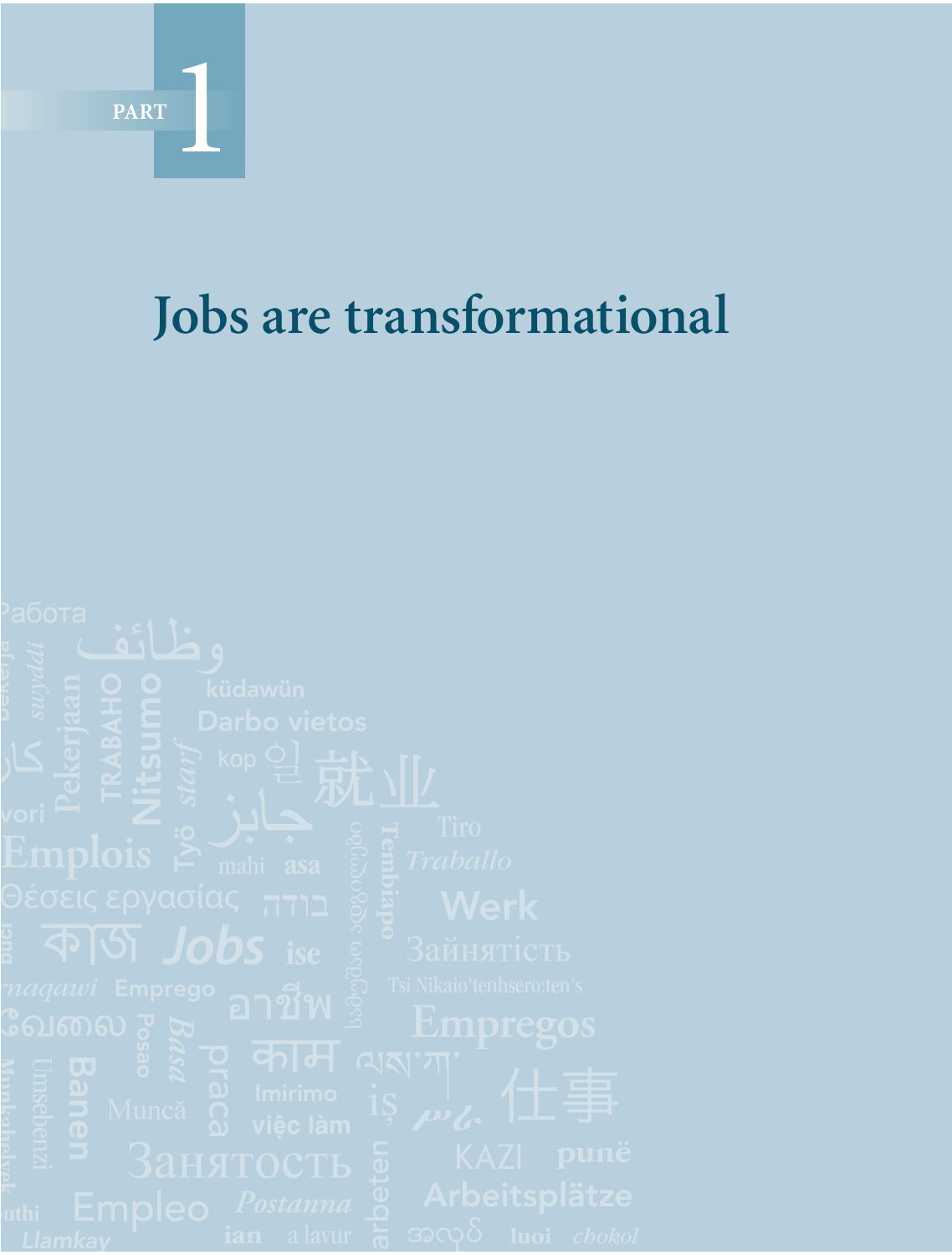#### **Introduction to Part 1**

**Exercise 15 conomic development is about improve-**<br> **Exercise 2** ments in living standards supported by<br>
productivity growth. It also involves so-<br>
cial change associated with urbanization, intements in living standards supported by productivity growth. It also involves social change associated with urbanization, integration in the world economy, and the drive toward gender equality. All of these transformations are related to jobs. The development process is about some jobs becoming better and others disappearing, about people taking jobs and changing jobs, and about jobs migrating to other places within and across countries. Development often entails the movement of labor from rural, agricultural, and mostly subsistence activities to urban, nonagricultural, and mostly market-oriented activities. This movement transforms the lives of families and communities, the organization of firms, and the norms and values of societies. It can boost productivity and improve living standards and also affect the cohesiveness of society. Jobs are thus a key driver of development.

- *Living standards:* Jobs provide earnings opportunities to lift people out of poverty, raise their consumption, and contribute to individual well-being more broadly.
- *Productivity:* Through job creation and destruction within sectors and reallocations across sectors and countries, jobs are also at the root of economic growth.
- *Social cohesion:* Jobs define who people are in many ways; by shaping values and be-



haviors, they can influence trust and civic engagement.

Distinguishing these three transformations provides an understanding of how jobs contribute to development. People's well-being is the ultimate goal, and the transformation of living standards captures this link directly. But sustained improvements in living standards are impossible without productivity growth or when resources are wasted through confrontation. That is why it is necessary to look at the three transformations jointly.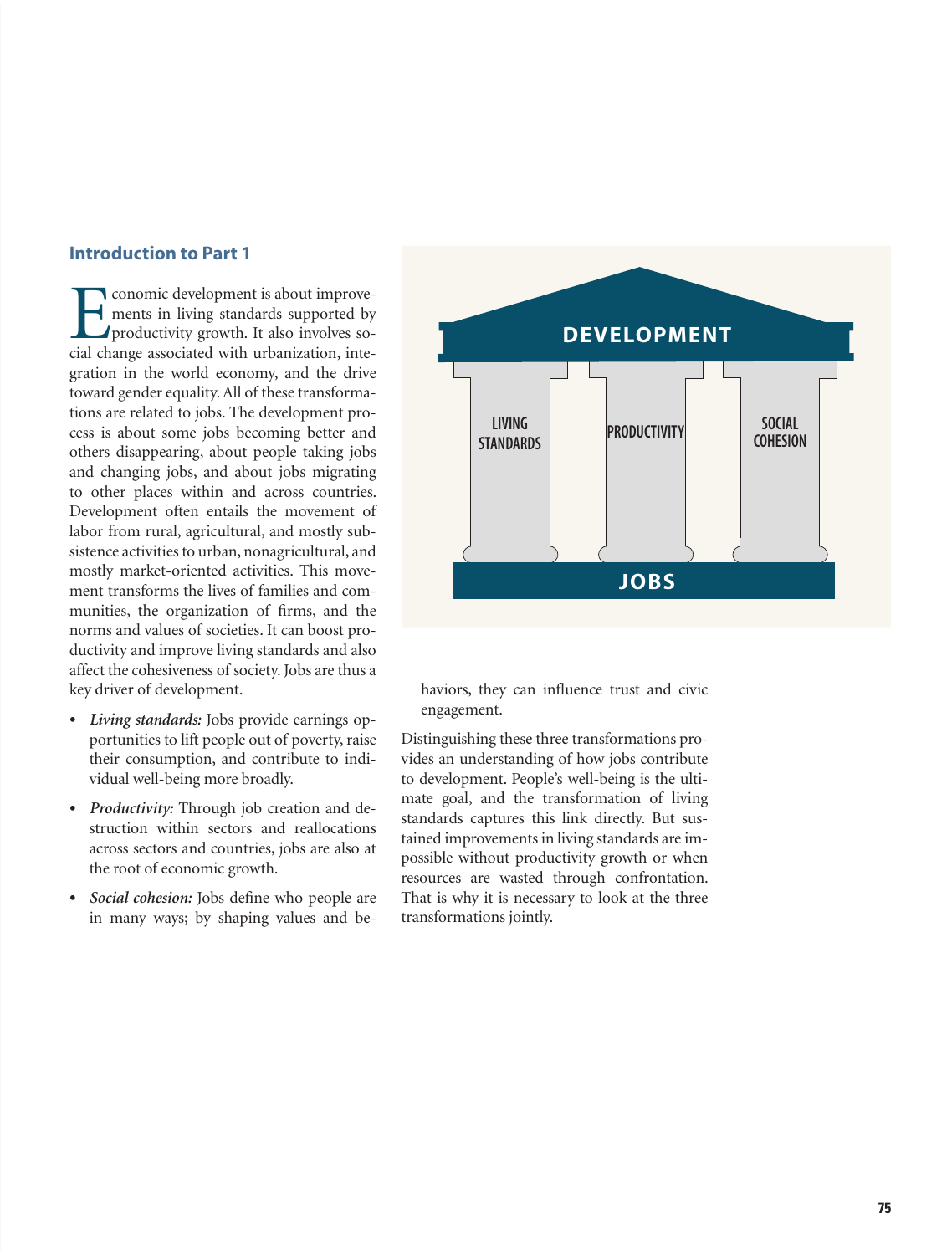## **Jobs and living standards**

*Jobs are the main source of income for the majority of households and a key driver of poverty reduction. But their contribution to well-being goes beyond the earnings they provide.*

J obs are the most important determinant of living standards around the world. For the vast majority of people, their work is the main source of income, especially in the poorest countries. And jobs-related events are the most frequent reasons for families to escape or fall into poverty. Furthermore, as earnings increase, individual choices expand—household members can opt to stay out of the labor force or to work fewer hours and dedicate more time to education, retirement, or family. Opportunities for gainful work, including in farming and self-employment, offer households the means to increase consumption and reduce its variability. Higher crop yields, access to small off-farm enterprise activities, the migration of family members to cities, and transitions to wage employment are milestones on the path to prosperity.

In addition to their fundamental and immediate contribution to earnings, jobs affect other dimensions of well-being, positively and negatively. Not having a job undermines mental health, especially in countries where wage employment is the norm and the lack of employment opportunities translates into open unemployment rather than underemployment. But a job prone to occupational accidents or workrelated diseases can damage physical health or worse. More generally, monetary, nonmonetary, and even subjective characteristics of jobs can all have an impact on well-being (box 2.1).

Jobs also influence how workers see themselves and relate to others. Most people feel that jobs should be meaningful and contribute to society. Together with other objective job characteristics, the self-esteem a job provides is an important determination of satisfaction with life.

#### **Jobs improve material well-being**

Over the course of a country's development, higher productivity and labor earnings allow households to allocate more time to investment and consumption activities and less to production. Thus, schooling and retirement gain importance relative to work. For the past century or so, the number of hours worked by youth in industrial countries has declined steadily as access to education has increased. Similarly, the number of years in retirement has increased in parallel with longer life expectancy.1 Higher earnings also facilitate longer periods of job seeking, especially among younger household members, often leading to higher unemployment rates. Among men and women of prime age (25 to 54), total working hours (market and nonmarket) have remained relatively stable, with the main change being the growing share of market activities among women (figure 2.1). These general trends are not ironclad, however.

**CHAPTER**<br>
<del>CHAPTER</del><br>
<del>1 E</del>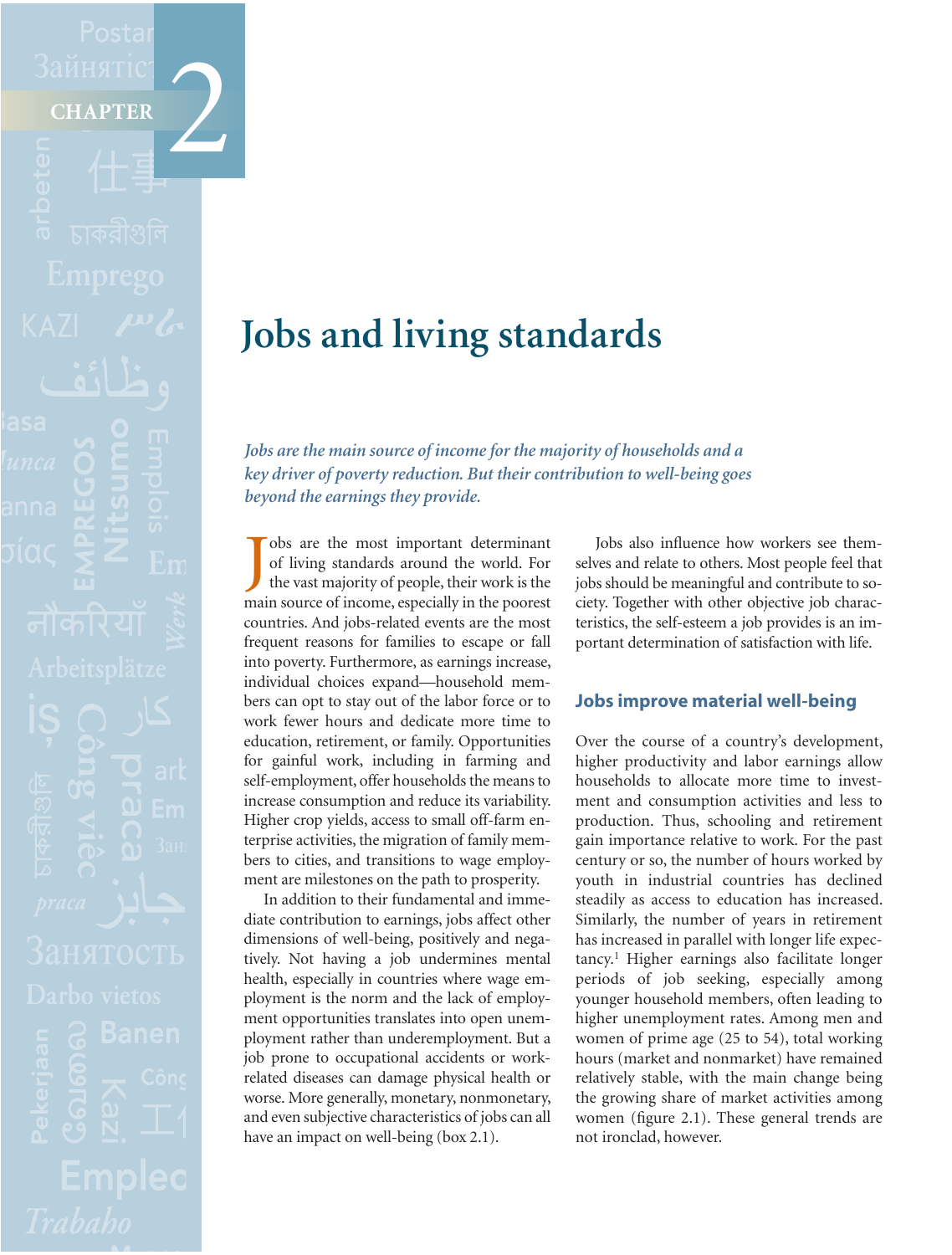#### **BOX 2.1** *There are many dimensions of living standards and many ways to measure them*

Debates on how to define and measure living standards go far back in social sciences. The work by Rowntree and Booth in late 19th century England is usually mentioned as seminal, especially in relation to the measurement of poverty. In the 1930s, the creation of the System of National Accounts concentrated on measuring the total market value of the goods and services produced in an economy and made gross domestic product (GDP) per capita the main indicator of living standards in general. By the 1970s and 1980s, there was a growing agreement that important aspects of well-being, such as health status, or exposure to crime, pollution, and urban congestion, were not fully accounted for in GDP. Research also showed that the distribution of material amenities affected individual wellbeing. There is now consensus that living standards depend not only on average incomes and consumption but also on access to benefits as diverse as health and education, sanitation and housing, and security and freedom.<sup>a</sup>

There are ongoing systematic efforts to collect individual, household, and community data to better understand and compare living standards in developing and developed countries. Complete poverty profiles for different groups of the population within a country, based on the comparison of income or consumption aggregates to international or national poverty lines, have proliferated. Microdata collection efforts have allowed a close monitoring

of standards of living and poverty reduction worldwide. Advances toward the first Millennium Development Goal (Eradicate extreme poverty) have been documented using global monetary poverty measures. The availability of richer datasets, in turn, has supported the emergence of newer measures of living standards, many of them multidimensional in nature. These measures combine both monetary and nonmonetary indicators of well-being, as well as information on their distribution across different population groups.b

Despite this progress, important controversies remain, particularly on which indicators are more appropriate for gauging each dimension of well-being and on the weights that should be attributed to each. Some recent proposals even suggest a revamping of statistical systems to formulate better measures of production that take into consideration changes in the quality of goods, government services, and time allocated to home activities and leisure. There are also proposals to include among measures of living standards subjective indicators of well-being and indicators on the level and sustainability of human, physical, and environmental assets.<sup>c</sup> Other proposals emphasize subjective indicators building on a philosophical point of view.<sup>d</sup> Aggregating indicators and comparing them over time and across space becomes more intricate in this case, because of differences in values and beliefs.

*Source:* World Development Report 2013 team.

- b. Among these indicators are the Human Development Index (UNDP 1990), the Human Opportunity Index (Paes de Barros and others 2009), and a large variety of multidimensional poverty indexes (Alkire and Foster 2011; Bourguignon and Chakravarty 2003; Kakwani and Silber 2008). See also OECD 2011.
- c. Fitoussi, Sen, and Stiglitz 2010.

d. This is the case, for instance, of the measures of Gross National Happiness in Bhutan by the Center for Bhutan Studies.

The nature of production, consumption, and investment activities varies across countries as well. In some, low hours of work among youth are associated more with idleness than with schooling; in others, schooling has proceeded at an accelerated pace. Similarly, job characteristics change with development. In rural economies where agricultural activities predominate, the purpose of household production is often direct consumption. Less developed economies tend to be characterized by more working time dedicated to jobs without wage payments, including farming and other types of self-employment. Development changes the organization of work from home to market production.<sup>2</sup> As economies develop, more work is remunerated through wages and salaries. This reallocation is usually accompanied by higher market participation among women.3 Developed and developing economies allocate a similar share of the day to work. But women allocate a larger share than men to activities not directly generating income (figure 2.2).

Jobs do not automatically guarantee sustained improvements in earnings and wellbeing. Working people often remain mired in poverty. In many countries, adults in poor households are more likely to be working than those in nonpoor households. The poor are not usually characterized by lack of jobs or hours of work; they often have more than one job and work long hours, but their jobs are poorly remunerated (box 2.2).

In more affluent societies, a larger share of income is derived from capital, transfers (social

a. Adelman and Morris 1973; Chenery and Syrquin 1975; Nordhaus and Tobin 1973; Sen and Hawthorn 1987; Steckel 1995; Streeten 1979.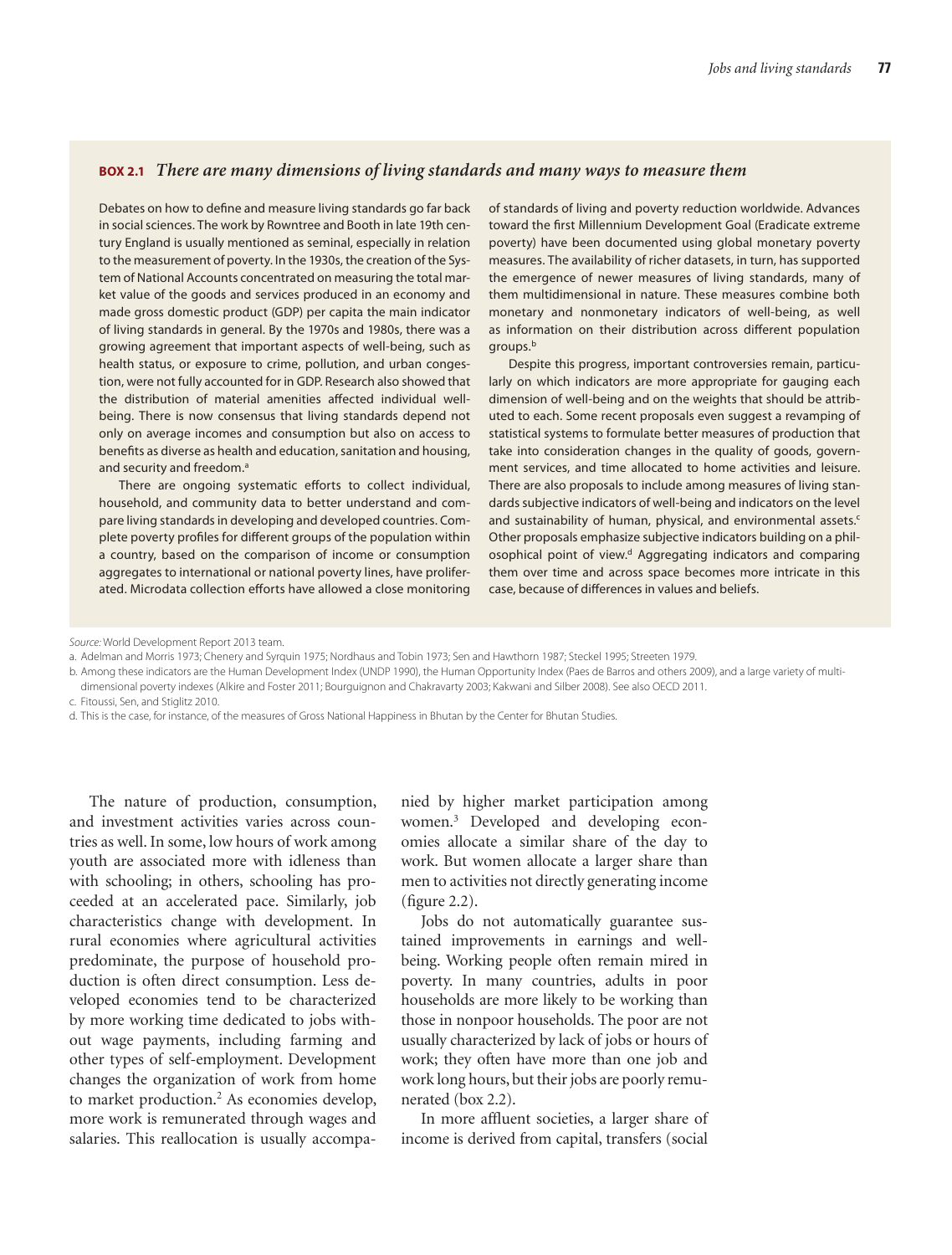

*Sources:* Berniell and Sanchez-Paramo 2011; Ramey and Francis 2009.

*Note:* GDP = gross domest product. The vertical axis measures weekly hours spent on production activities (market and nonmarket work), including some outside the boundaries of the system of national accounts, such as child care. The measure does not include time allocated to schooling or leisure. The horizontal axis measures real GDP per capita in 2000 US\$.

> assistance), or savings (social insurance and pensions). Still, the majority of households worldwide make their living through their work, and labor earnings represent the largest share of total household income (figure 2.3). The main change that comes with development is the composition of labor income.4

> Job-related events are the main escape route from poverty in developing and developed countries alike. More than two decades of research on poverty dynamics, spanning countries as different as Canada, Ecuador, Germany, and South Africa, show that labor-related events trigger household exits from poverty (figure 2.4). These events range from the head of a household taking a new job, to family members starting to work, to working family members earning more from their labor. In a large set of

qualitative studies in low-income countries, getting jobs and starting businesses were two of the main reasons people gave to explain their rise out of poverty.<sup>5</sup> Conversely, a lack of job opportunities reduces the ability of households to improve their well-being.<sup>6</sup>

Jobs are not the only force that determines whether a household escapes from poverty. Demographic changes, such as the arrival of a newborn, relatives moving in, or a family split because of death or separation, affect expenditures per capita, hence the household's poverty status. The same is true of changes in nonlabor income from assets or transfers, be they private remittances, public social assistance, or pensions. These developments may all interact and often occur simultaneously. For example, the migration of family members to a city for a job may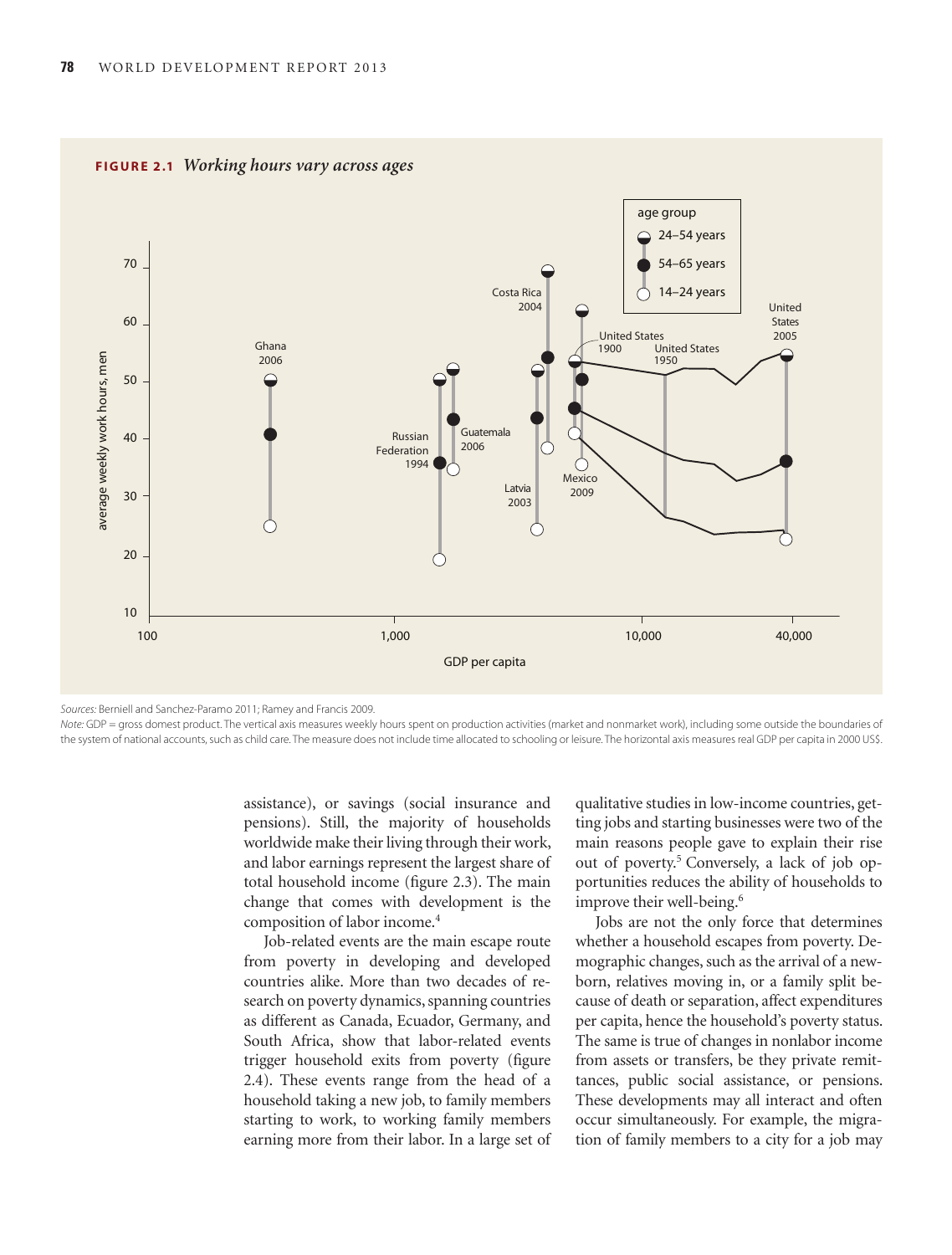

**FIGURE 2.2** *Women spend more time in activities not directly generating income*

*Source:* World Development Report 2013 team based on ISSP 2005 for Spain and the United States, 1999 Time Use Survey of India, and 2006 Guatemala Household Survey. *Note:* The figure refers to people aged 15 years and more. *Income-generating activities* is the time devoted to wage or salaried employment; farming, own-account work, self-employment with hired labor, and unpaid family labor in household enterprises; *investment* refers to time allocated to education, health care, and job search; *other activities* includes work outside the system of national accounts, for example child care, housework. Leisure and other activities associated with consumption (for example, shopping and social interactions), as well as sleep, are not included.

improve the well-being not only of the migrants but also of those who stay in the rural village. In addition to receiving remittances, those who stay behind may have access to the migrants' land to cultivate and work more as a result.7

With all these changes occurring at the same time, gauging the contribution of labor earnings to poverty reduction is difficult. However, recent methods allowing to decompose changes in poverty by sources of income confirm the fundamental contribution of change in labor earnings (figure 2.5). In 10 of 18 countries considered for the analysis, labor income explains more than half of the change in poverty, as measured by the US\$2.50-a-day poverty line. In another 5 countries, it accounts for more than a third of the reduction in poverty.8 A further decomposition of the contribution of labor income to poverty reduction in Bangladesh, Peru, and Thailand found that changes in individual characteristics (education, work experience, or region of residence) were important, but that the returns to these characteristics mattered more. Among those returns is the relative price of labor. 9

The connection between jobs and poverty reduction is not mechanistic, and not all transitions out of poverty require a change in the type of work undertaken. Changes in the productivity of the same job may also be at play. In Bangladesh and Vietnam, for example, poverty transitions have been dominated not by changes in income sources from farm to nonfarm income, but by higher income within the same sector.<sup>10</sup>

Richer insights on the connection between labor-related events and transitions out of poverty can be obtained from studies that follow the same households over extended periods of time. Studies in several countries in Asia and in Sub-Saharan Africa show that farming and offfarm activities are intricately related and not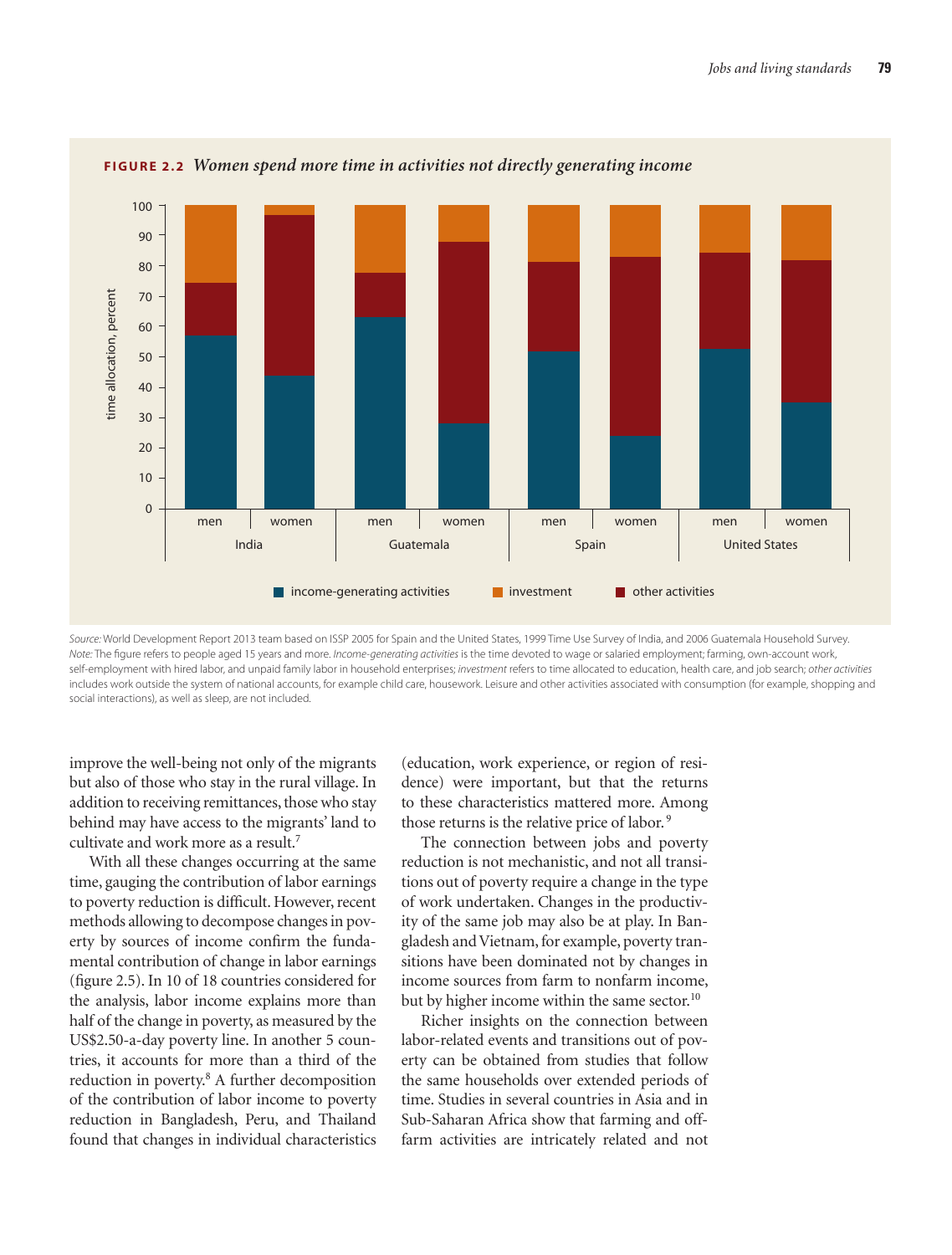#### **BOX 2.2** *Most poor people work*

It is not lack of work that defines the poor. This realization has brought to the fore the concept of the working poor, and questions about who they are, and why they remain poor even when they have jobs. First studied by researchers in some countries such as the United States, this concept of the working poor is now recognized globally. The International Labour Organization (ILO) has included the working poor in its statistics since the mid-1990s, and measurements of this group have been added as a Millennium Development indicator.

The working poor are defined as employed persons in households whose members are living below one of the two international poverty lines—either US\$1.25 or US\$2 a day.<sup>a</sup> Household expenditure surveys allow for a classification of the population as poor and nonpoor, based on the level of consumption per person. These surveys also provide information on household members who work. According to the ILO's most recent estimate, 910 million workers nearly 30 percent of total global employment—were living on less than US\$2 a day.<sup>b</sup> The incidence is much higher among low-income countries. It reaches 63.7 percent in Africa and 54.2 percent in Asia.<sup>c</sup>

Caution is needed in interpreting this concept, however. Outside the group of the working poor, there may be individuals who have very low labor earnings but whose expenditures are above the poverty line because they have other sources of income such as private transfers or earnings from social insurance or social assistance programs. In other words, being excluded from the category of working poor does not mean one has high labor earnings.

Another concept that indicates whether job earnings are sufficient to ensure an adequate standard of living for a person or a household is the living wage. This is the level of earnings that would provide a satisfactory standard of living to workers and their families. But moving from this definition to measurement is difficult. With more than half of all working people engaged in nonwage work, accurate measures of labor earnings may not be available. Moreover, there are diverse interpretations of what constitutes a standard family and a lack of consensus on computation methods.<sup>d</sup> An alternative is measuring the percentage of the population that cannot reach the poverty line with labor incomes only, as the Poverty Labor Trend Index in Mexico does.<sup>e</sup>

*Source:* World Development Report 2013 team.

*Notes:* For a review of the working poor in developed countries, see Blank, Danziger, and Schoeni (2006) and Brady, Fullerton, and Cross (2010); for developing countries, see Fields (2011). The content and scope of the Millennium Development Goals can be found in United Nations, "We Can End Poverty, 2015: Millennium Development Goals," United Nations, New York.

a. Indicator 18, "Poverty, income distribution and the working poor," KILM (Key Indicators of the Labour Market) (database), 7th ed. 2011, International Labour Organization, Geneva. b. ILO 2011, 41–42.

c. Estimates are for 2009 for a selection of low-income countries from the ILO KILM.

d. Anker 2011.

e. Poverty Labor Trend Index, National Council for the Evaluation of Social Development Policy (CONEVAL), Mexico City.



**FIGURE 2.3** *Jobs are the most important source of household income*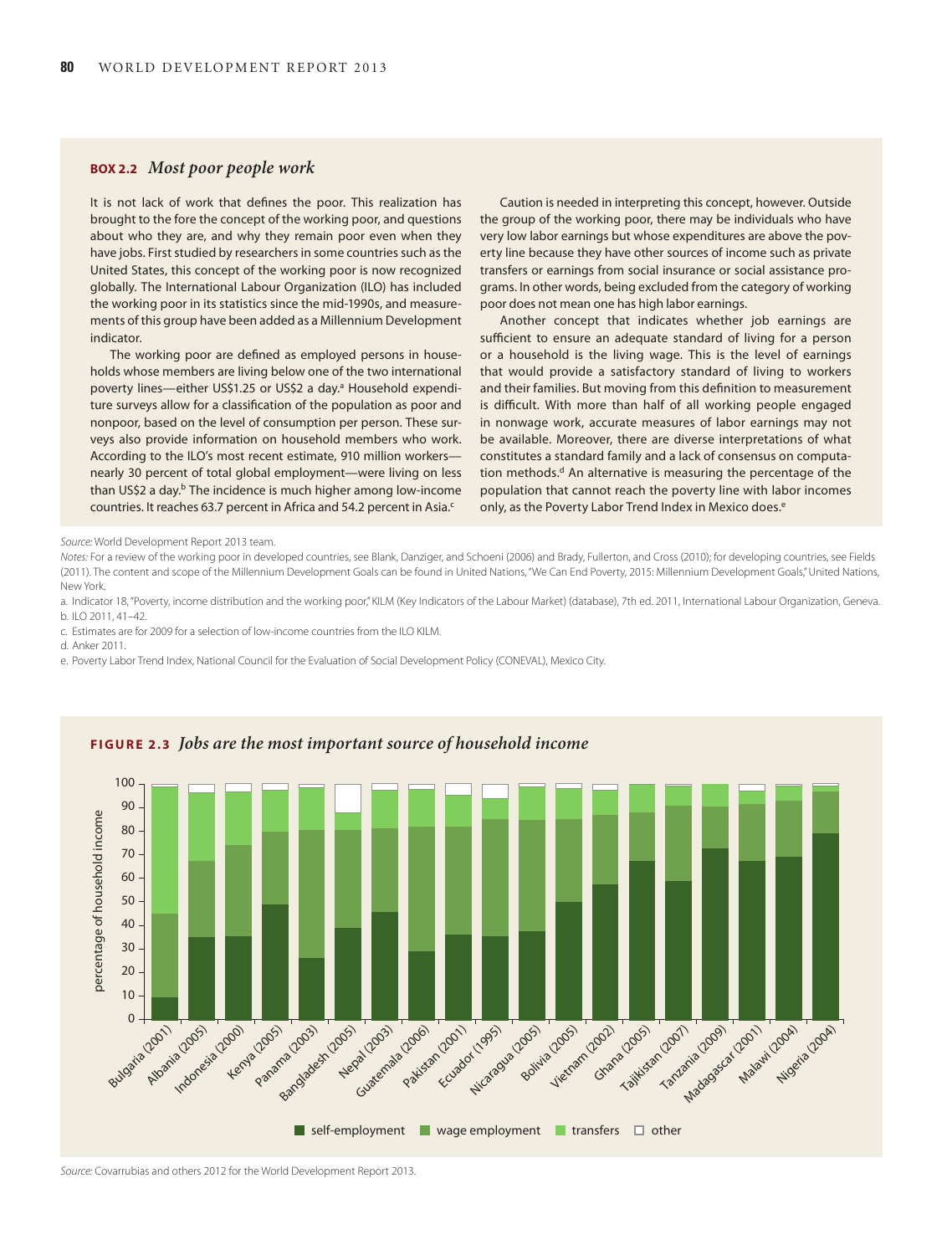

**FIGURE 2.4** *Jobs take households out of poverty, especially in developing countries*

*Source:* Inchauste 2012 for the World Development Report 2013.

*Note:* Nonlabor events include changes in nonlabor earnings (such as rents or pensions) and demographic changes. A trigger event is defined as the most important event occurring

necessarily substitutes for each other. Access to land, increases in farm yields, and access to markets are fundamental for the growth of off-farm jobs and hence for diversification in family incomes.11 Simply having work is not what matters most, according to these studies, since most people work in rural economies. What is important for escaping poverty is deriving greater earnings from work.

Other factors of production are critical for explaining poverty reduction through jobs, particularly in rural areas. Studies from Uganda and Pakistan, using rural data spanning 4 and 10 years respectively, show that higher agricultural productivity, the growing commercialization of agriculture, and an increase in cash crop production contributed substantially to poverty reduction. The increase in the price of cash crops over this period also helped.12 Improvements in land rights and better access to input and output markets, due to infrastructure investments, also raised the odds of escaping poverty, particularly in Uganda. All of these factors affect the labor productivity of farmers but originate in land markets or food markets rather than labor markets.

The largest poverty reductions documented are associated with jobs in agriculture. The cases of China and Vietnam, in the 1980s and 1990s respectively, testify to the importance of agricultural productivity and the forces unleashed by land reform, investments in rural infrastructure, and off-farm job opportunities.<sup>13</sup> In rural China, poverty reduction was associated with off-farm activities, but the workers engaged in these activities tended to be those who had benefited from increased farm incomes and by obtaining more education.<sup>14</sup> Furthermore, easier access to off-farm employment and opportunities for migration reduced the exposure of households to income shocks. A similar pattern of events has been documented in other Asian and Sub-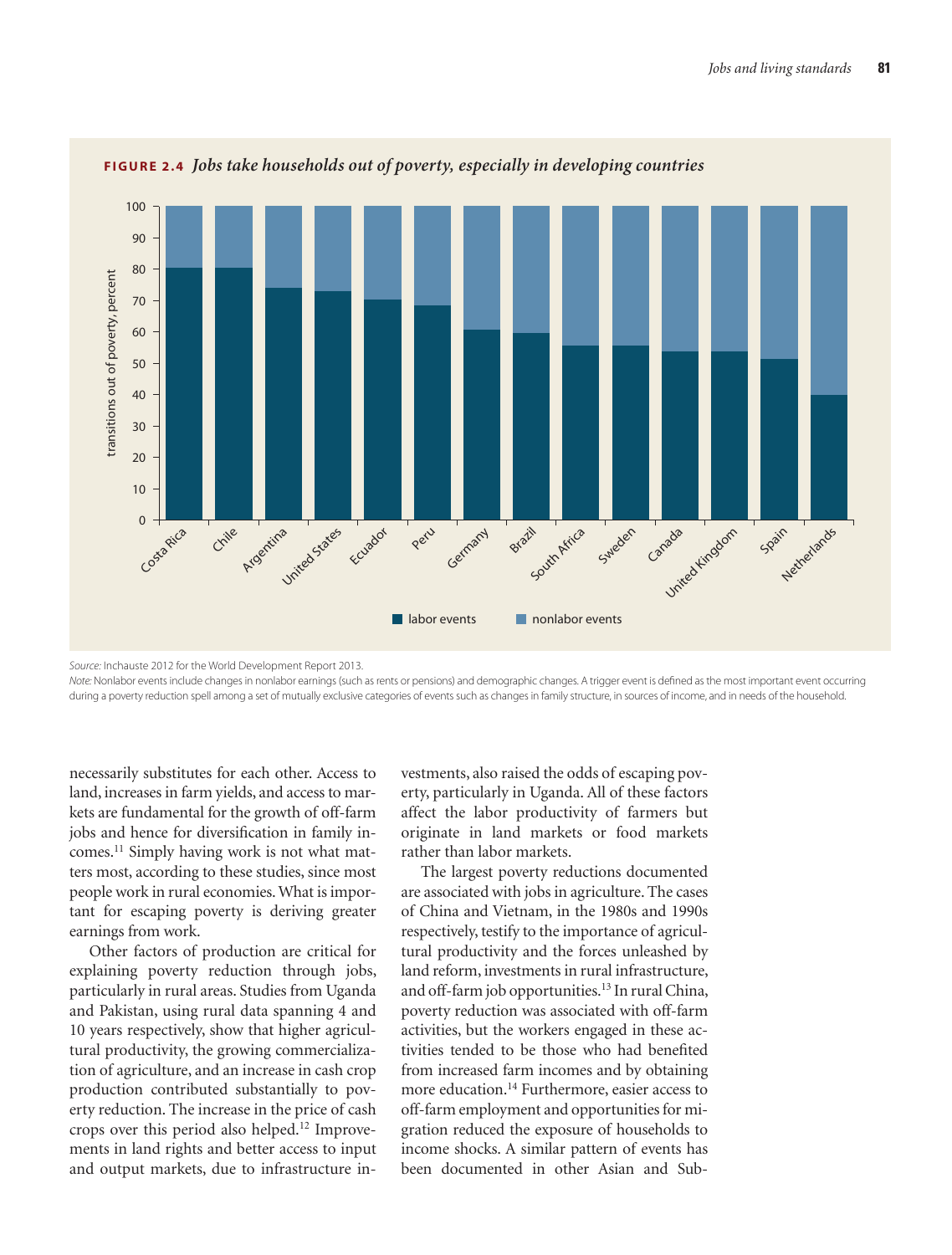

**FIGURE 2.5** *Jobs account for much of the decline in extreme poverty*

*Sources:* Azevedo and others 2012; Inchauste and others 2012; both for the World Development Report 2013.

*Note: Family composition* indicates the change in the share of adults (ages 18 and older) within the household. *Labor income* refers to the change in employment and earnings for each adult. *Nonlabor income refers to changes in other sources of income such as transfers, pensions, and imputed housing rents. If a bar is located below the horizontal axis, it* means that that source would have increased, instead of decreased, poverty. The changes are computed for Argentina (2000–10); Bangladesh (2000–10); Brazil (2001–09); Chile (2000–09); Colombia (2002–10); Costa Rica (2000–08); Ecuador (2003–10); El Salvador (2000-09); Ghana (1998–2005); Honduras (1999–2009); Mexico (2000–10); Moldova (2001–10); Panama (2001–09); Paraguay (1999–2010); Peru (2002–10); Nepal (1996–2003); Romania (2001–09); and Thailand (2000–09). The changes for Bangladesh, Ghana, Moldova, Nepal,

> Saharan African countries. Whereas poverty reduction in rural areas in Asia is associated with diversification into nonfarm activities, in Sub-Saharan Africa, it may be more closely associated with increases in farm productivity.15

> Jobs and relapses into poverty are also connected. Widespread shocks such as droughts, floods, and conflicts can drive households into poverty or even chronic poverty. Events specific to individuals, such as illness or poor health of the head of household, can have the same effect. In these cases it is not joblessness per se that pushes families into poverty but rather the destruction of personal and household assets.16 And even taking these shocks into account, job loss of the head of household remains a critical determinant of a fall into poverty.<sup>17</sup>

> The poor clearly rely on their labor to make a living. The death or disability of an income earner significantly increases the odds of falling into poverty or remaining poor, particularly

among households with few assets. Studies from Uganda and Pakistan show that the share of household members who work also has a considerable impact. Households with rising dependency ratios were more likely to remain poor or fall into poverty, while households whose share of working-age adults increased were less likely to fall into poverty or remain in a state of poverty.18

#### **Jobs are more than just earnings**

Jobs have consequences beyond wages and earnings. Other aspects such as workplace safety, stability, commuting time, learning and advancement opportunities, entitlements to pension benefits, and other amenities are highly valued by some workers. However, quantifying the monetary value of these other aspects of a job is not easy. Comparable surveys in Jianyang,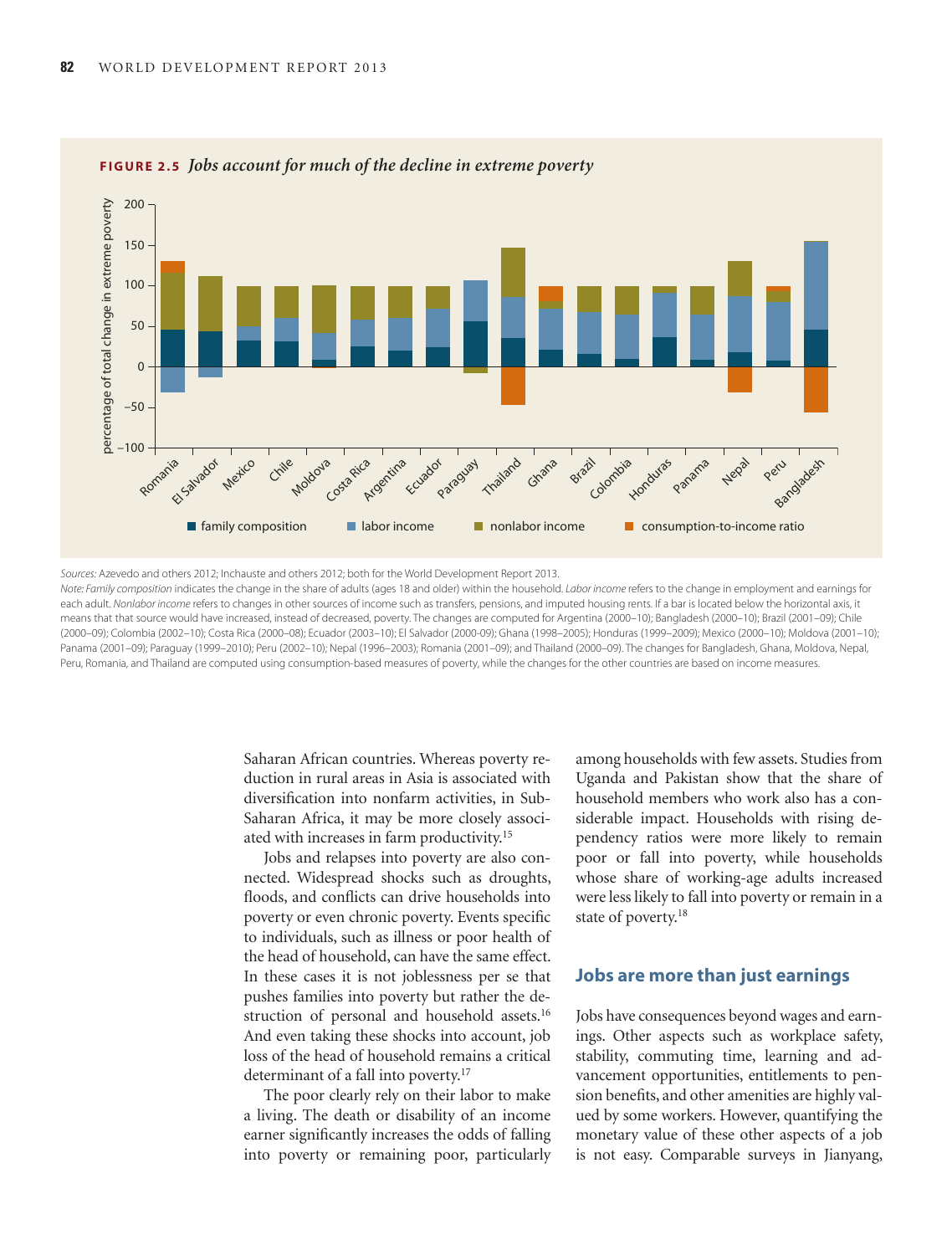#### **BOX 2.3** *The value of job attributes can be quantified through hedonic pricing*

Workers place a value on jobs that goes beyond income. At the individual level, people assess the impact a job might have on their physical and mental well-being, as well as on their families. In addition to the earnings the job provides, they can value the stability of a job, its earnings, the possibilities of advancement, or the flexibility of working hours. Workers might also value how well a job connects them to society, the prestige associated with it, or its contribution to social goals.

Hedonic pricing assesses how people value specific job characteristics through their job satisfaction or happiness more broadly. Indicators of subjective well-being are linked through statistical analysis to various job characteristics, including earnings. Statistical methods can be used to assess the contribution of each of these job characteristics to happiness or job satisfaction.

The weights associated with different job characteristics in the estimated hedonic price function allow an assessment of the value workers attach to each job characteristic. The monetary value of a job characteristic can be assessed by comparing the corresponding weight in the hedonic price function with the weight of earnings. Thus, for instance, a hedonic function reveals the share of earnings respondents would be willing to forgo in exchange for stability, or for creativity at work, or for a job providing voice in the workplace.<sup>b</sup>

Using surveys commissioned for this Report, hedonic valuation of health insurance benefits range from 1.5 percent of hourly wages in Colombia and China to 4.2 percent in Egypt and 5.1 percent in Sierra Leone.<sup>a</sup> This is significantly lower than the explicit valuations answered by those surveyed: 4.9 percent in China, 10 percent in Colombia and Sierra Leone, and, at the highest, 25 percent in Egypt. This indicates that the revealed preference of individuals for health insurance benefits in the job are lower than the price they express they would be willing to pay. Hedonic pricing can also identify the revealed preference to pay for other less tangible job characteristics. Salaried workers in Colombia, China, and Egypt would forgo up to 1.5 percent of hourly wages for jobs that are "meaningful." In Egypt, salaried workers reveal a price tag equivalent of up to 2.1 percent of hourly wages for jobs that are non-manual or nonroutine.

This approach is especially relevant in the assessment of job benefits. These benefits involve a deduction from earnings in exchange for access to a pension in old age, for instance. Jobholders typically value these benefits, but they may value them less than the associated deductions in earnings through social security contributions. If the expected value of the pension is low or uncertain, they may prefer to remain in the informal sector. In contrast, a welldesigned program that allows longevity risks to be pooled with other jobholders may be valued by the jobholder more than the deductions associated with participation.

*Source:* World Development Report 2013 team.

a. Calculations by the World Development Report 2013 team of the FAFO (Forskningsstiftelsen Fafo [Fafo Research Foundation]) 2012 Survey on Good Jobs.

b. Recent examples are Hintermann, Alberini, and Markandya 2010 and Falco and others 2012.

China; Risaralda, Colombia; Cairo and Fayoum, the Arab Republic of Egypt; and Port Loko and Free Town, Sierra Leone, showed the limited ability of respondents to attach a monetary value to job benefits, despite expressing willingness to pay.19 Among those who do give an explicit valuation, the willingness to pay for pension benefits goes from 5 percent of monthly wages in China to 7 percent in Colombia and 13 percent in Egypt. Lower values are given for transportation allowances (2, 1, and 7 percent, respectively), but having a permanent contract is valued more, especially in Egypt (3, 8, and 22 percent, respectively) (box 2.3).

Characteristics of jobs have other less tangible, but no less real, effects on well-being. In particular, jobs can have a direct impact on workers' health, a key component of human development and personal well-being (box 2.4). Exposure to hazardous substances causes an estimated 651,000 deaths annually, mainly in developing countries. Work-related accidents and diseases kill an average of 6,000 people a day, or 2.2 million a year. Most of these deaths (1.7 million) result from work-related diseases; the remainder is linked to fatal accidents in the workplace and during commutes to or from work.20 Every year, more than 400 million people (nearly 15 percent of the global labor force) suffer from occupational accidents or illnesses involving work-related diseases. In some cases, the incidence is intolerably high: half of slate pencil workers in India and 37 percent of the miners in Latin America suffer from some stage of silicosis (an occupational lung disease caused by inhalation of silica dust).<sup>21</sup> Mental health can be threatened by abusive relations between managers and workers and sexual harassment. Health risks are not confined to wage employment. Collecting and carrying water or cooking over open stoves, as many self-employed workers do, poses risks, and these risks are more likely to affect women than men.22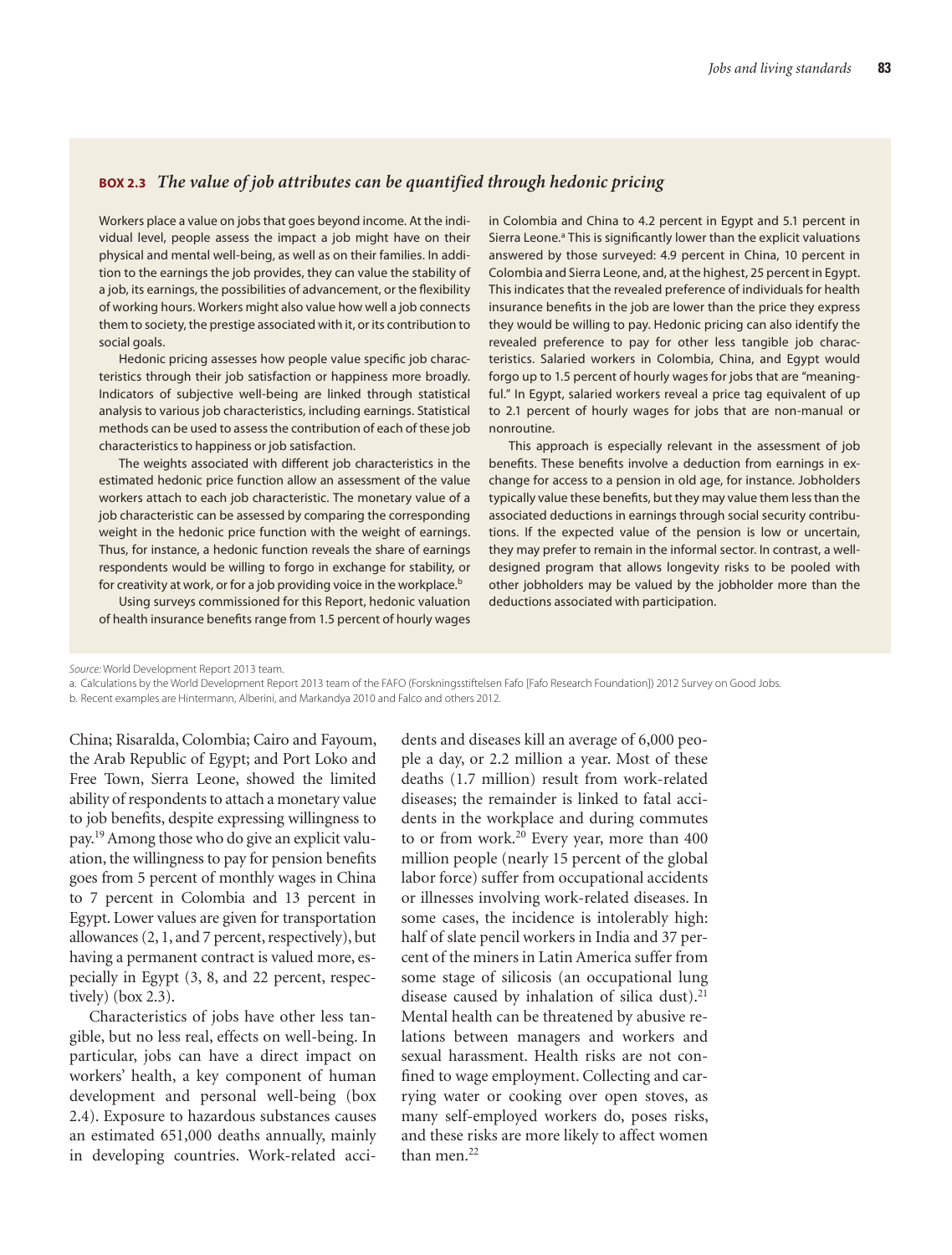#### **BOX 2.4** *Work can pose risks to health and safety*

Surveys of workers in garment factories in three countries underscore the health and safety hazards they face in their jobs. Garment workers in Indonesia, Jordan, and Haiti have reported physical stresses linked to work, including hunger, thirst, and severe fatigue.

In Indonesia, more than half the workers surveyed reported that they had experienced severe thirst often or every day. Heat is a likely contributor. Asked whether the factory is too hot or too cold, only about half (52 percent) reported that temperature was not a concern. Occupational safety is an issue for many: 59 percent of workers reported concerns about dangerous equipment; 73 percent were concerned about accidents; 64 percent, about dusty or polluted air; and 69 percent, about chemical odors.

In factories in Jordan, 37 percent of workers reported concerns about dangerous equipment, and 45 percent reported concerns about accidents and injuries.

In Haiti, 40 percent of workers reported that they had experienced severe fatigue or exhaustion occasionally, often, or every day; 41 percent reported frequent headaches, dizziness, backaches, or neck aches. A stunning 63 percent of workers reported that they had experienced severe thirst often or every day.

*Source:* IFC and ILO 2011.

Occupational accidents and work-related diseases have economic costs. These costs are difficult to compute because the estimates ought to include spending on health care and sickness benefits, as well as the forgone earnings from workdays lost. Estimating these costs is particularly difficult in the case of the selfemployed. The few studies that have tried to do so suggest that the burden on society could be high. In Spain, in the industrial sector alone, these costs were estimated to amount to 1.72 percent of gross domestic product (GDP) in 2004. In Mauritius, the cost of work-related injuries represented around 2.8 percent of GDP in 2003.23 Global estimates put the cost associated with work-related sickness at around 4 percent of GDP.24

Opportunities to participate in labor markets for people with disabilities vary across countries. The employment ratio of people with disabilities ranges from 70 percent, in Poland, to 20 percent, in Switzerland and Zambia, lower than the ratio for the overall population.25 Disabilities may be preexisting conditions or the result of job-related injuries or conditions. Different labor outcomes among persons with disabilities stem from productivity differentials, from disincentives created

by the system of social benefits, and from discrimination. In any case, a lower employment rate is one of the main channels through which disability may lead to poverty.

In countries where wage employment is the norm, joblessness may severely affect wellbeing. Together with income, social status has been recognized as an important factor in the development and maintenance of mental health.26 Studies document the detrimental effects of unemployment and the positive effects when finding a job.<sup>27</sup> Medical research has associated unemployment with stress, depression, heart disease, and alcoholism.28 Psychological hardship, marital dissolutions, and suicide have also been associated with job loss.29 Depression and stress-related illnesses are becoming more common with the expansion of outsourcing, labor informality, and mobility in the modern workplace.30

The impact of unemployment on mental health appears to occur independently of the availability of social insurance or other mechanisms of protection.31 This is because the psychological hardship of unemployment is also associated with social stigma. Studies show that a worker who is unemployed or who has a vulnerable job faces less duress if the phenomenon is more pervasive or if there is less inequality in the incidence of unemployment or the distribution of vulnerable jobs. This finding demonstrates the close interaction between a person's job and their place in society.32

#### **Jobs and life satisfaction**

Happiness, both a personal goal and a social aspiration, is related to employment status. A large body of literature shows that unemployed people report lower happiness and life satisfaction than their employed counterparts.<sup>33</sup> For instance, in Indonesia subjective well-being increases when gaining a job and decreases when losing it.34 Some researchers argue that this discontent is transitory, but others point out that, as long as concerns about job stability persist, so does unhappiness. This "unhappiness effect" is more typically reported in men than in women, but evidence indicates that women are affected by the unemployment of their spouse.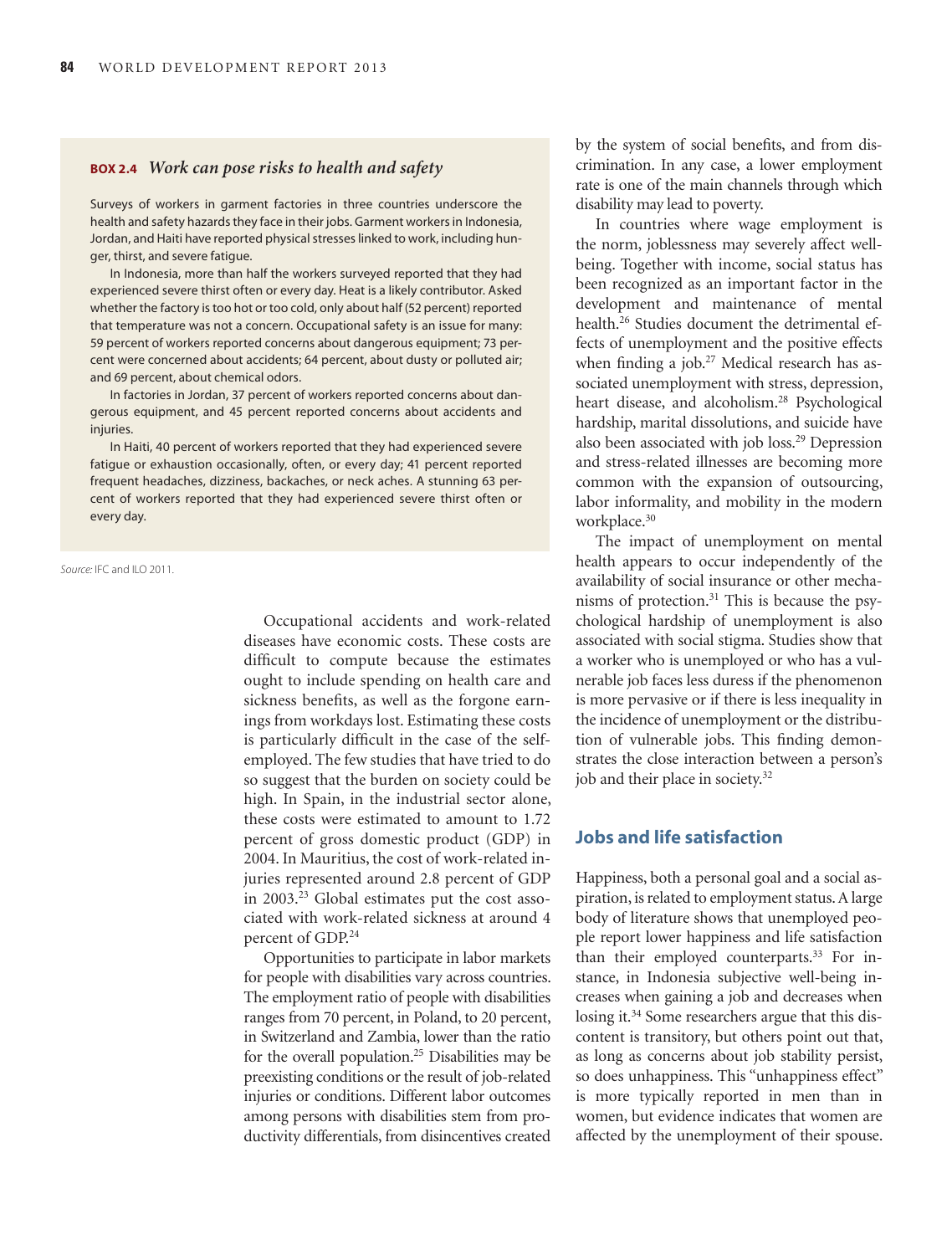The lack of employment can lower the selfesteem and undermine the social status of other family members.<sup>35</sup>

When jobs are in short supply and unemployment becomes a problem, people change their expectations and attitudes. Data from the World Value Surveys for a large set of countries (both developed and developing) show that higher unemployment rates are associated with lower ambitions to do meaningful work, perhaps indicating that a lack of available jobs impels individuals to accept any job.

It is not only one's joblessness that may be important to life satisfaction. In the United Kingdom, the unemployed are less unhappy in districts in which the unemployment rate is higher, suggesting that joblessness always hurts but that it hurts less if there are many unemployed people in the local area.36 The effect on happiness of not having a job seems to be partially offset by the lower social stigma when the lack of jobs is widespread. Joblessness also leads to a loss of contact with people through the workplace and to a contraction in related social networks, which can erode social capital and undermine the sense of engagement with others.37

Simply having a job does not guarantee higher life satisfaction. Feeling insecure at work because of earnings variability, job instability, or health and safety concerns also affects a person's sense of well-being (figure 2.6).<sup>38</sup> For wage workers, the type of contract and its duration are important; part-timers and seasonal workers express less job satisfaction. Even workers with long-term contracts may feel insecure.<sup>39</sup> In factories in Haiti, Jordan, and Vietnam, earnings from work did not influence the reported level of life satisfaction, but working conditions did.40 In more developed countries, jobs that provide more autonomy are linked to higher life satisfaction.<sup>41</sup>

Most research on the links between jobs and life satisfaction has been conducted in settings where wage employment is the norm. A growing literature on life satisfaction in developing regions, where a smaller share of those who work are wage earners, shows that farmers have the lowest levels of life satisfaction relative to other workers and the unemployed (figure 2.7). Meanwhile, wage workers and the self-





*Note:* The analysis covers 29 countries, each represented in the figure by a dot. Respondents scored the importance of job security and job income on a scale from 1 to 5, with  $5 =$  very important,  $4 =$  important,  $3$  = neither important nor unimportant,  $2$  = unimportant,  $1$  = not important at all.

employed have higher levels of satisfaction than the unemployed.

Whether the self-employed express greater satisfaction than wage workers depends on the context. In industrial countries and in Eastern Europe and Central Asia, life satisfaction is, on average, similar among both groups, but in Latin America, it is substantially lower among the self-employed.<sup>42</sup>

Jobs contribute to how people view themselves and relate to others. Most people feel strongly that their jobs should be meaningful and contribute to society. A 2005 survey of 29 countries asked people about the characteristics that they valued in their jobs.<sup>43</sup> Over threequarters reported that it is important to have a job that is useful to society, and a similar share agreed that it is important that their jobs help other people. In nine countries, the share who reported that it is important for jobs to be socially useful was higher than the share reporting that high income is important. While most of these are high-income countries, preferences for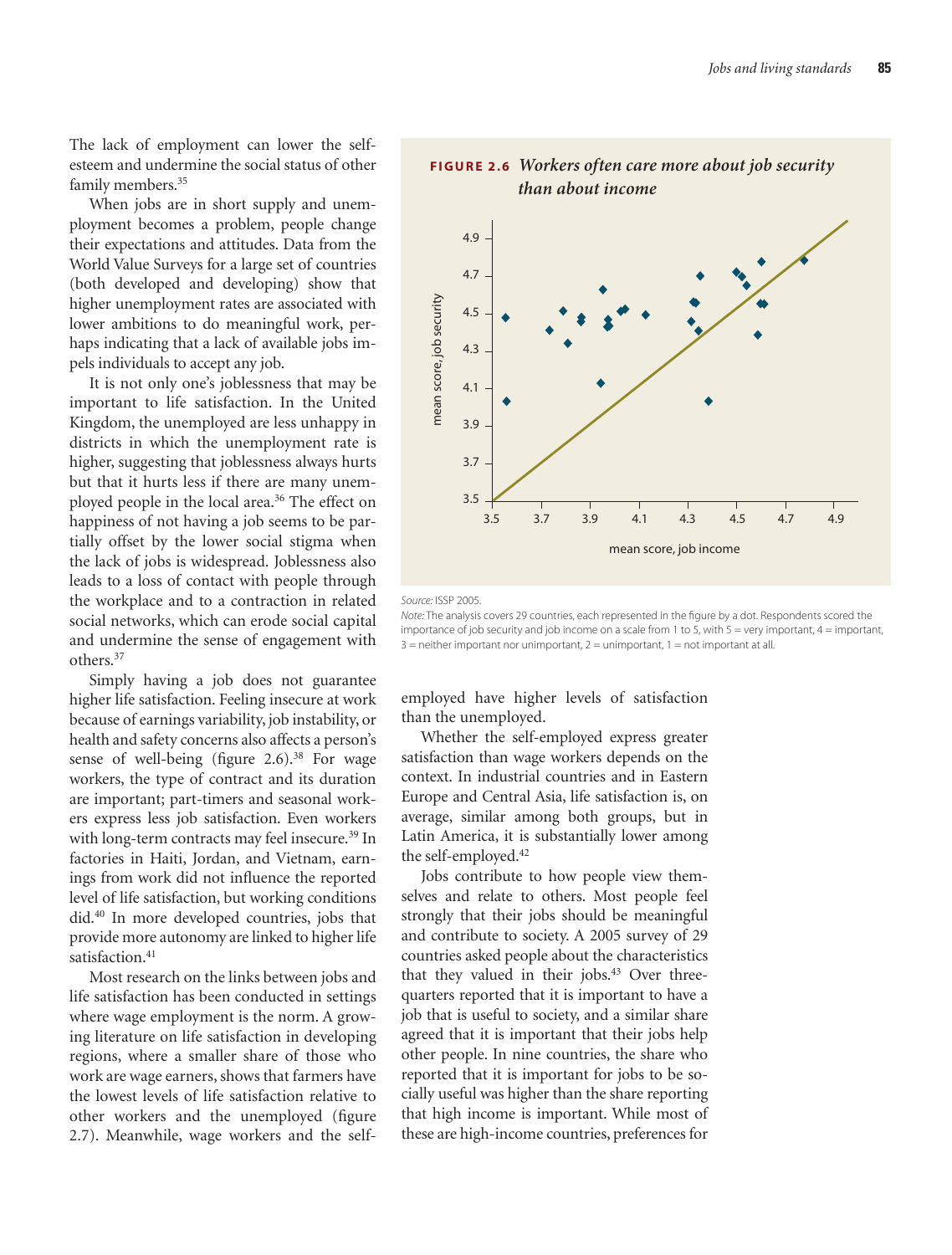

*Sources:* Gallup 2009, 2010.

socially useful and high-income jobs did not differ greatly in the Dominican Republic, Mexico, or South Africa.

Job satisfaction and other measures of nonmaterial well-being such as happiness or identity may be affected by cultural differences and social norms. Notwithstanding this, other health variables used as proxies of job satisfaction such as absence of fear or sadness also show an association with working conditions. Research for Haiti, Jordan, and Vietnam finds working conditions such as basic hygiene and health, workplace facilities, or presence of unions to be associated with fewer feelings of fear or sadness.<sup>44</sup>

**\* \* \***

Jobs have an impact on the well-being of the person who holds them, but they can also have an impact on the well-being of others. Some jobs bring more poverty reduction and, as such, benefit those who consider eradicating poverty to be a fundamental societal goal. Some jobs promote higher employment rates among women, giving more say on the way household resources are allocated, typically leading to greater spending on raising children. Gender equality, much the same as poverty reduction, is a broadly shared societal goal. Jobs that have these additional impacts do more for development. Given such spillover effects, jobs play a fundamental role in the well being of individuals and entire societies. Jobs may thus be the center piece of a development strategy (Question 2).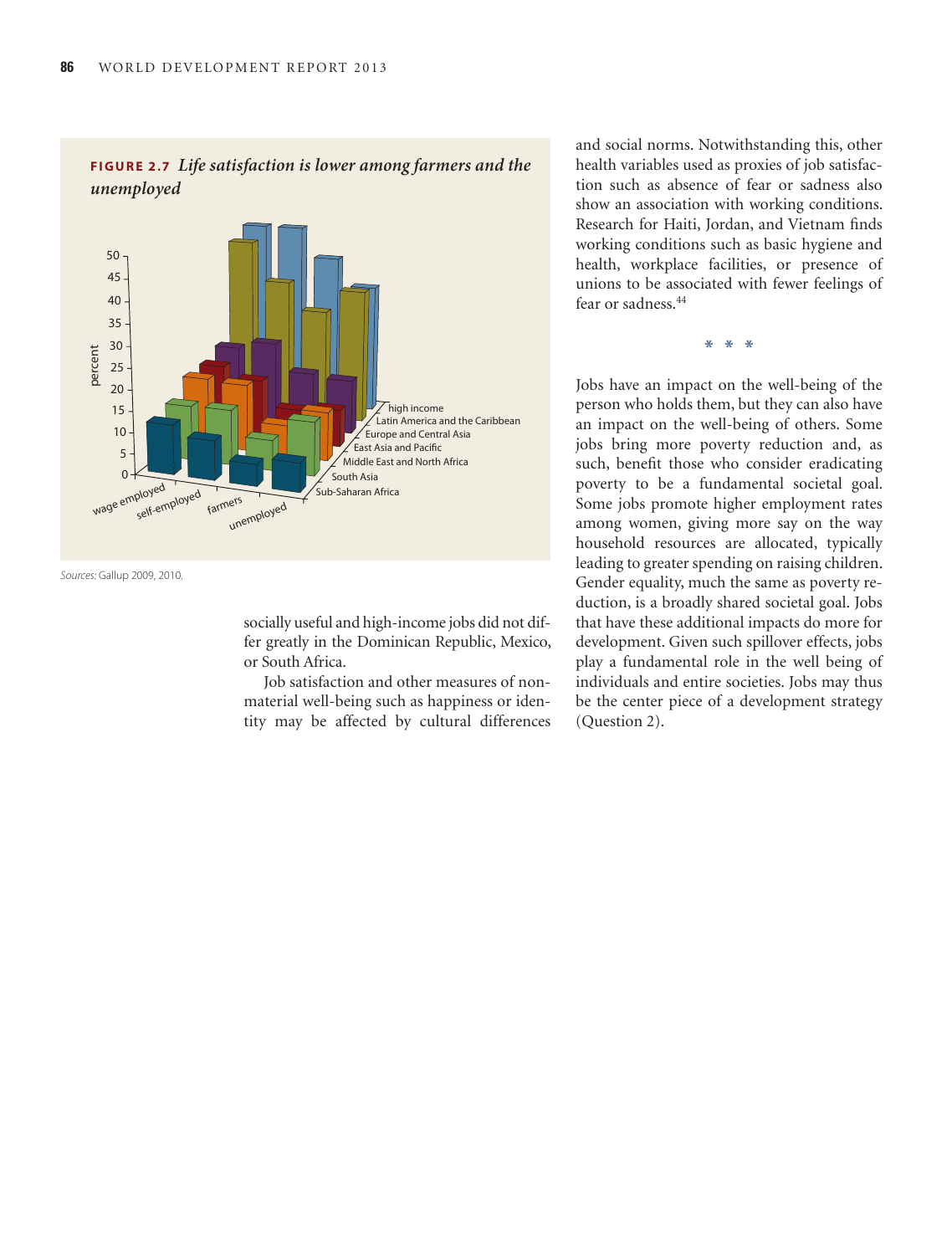### **Growth strategies or jobs strategies?**

Rapid and sustained growth is generally viewed as the main priority for developing countries, and as a precondition for continued increases in living standards and strengthened social cohesion. Economic growth, living standards, and social cohesion can indeed move together, and they often do—as shown, for example, by the remarkable experience of East Asian economies, including the Republic of Korea and Singapore.45 Building on the East Asian experience, the conventional wisdom is to focus on growth and assume that increased living standards and greater social cohesion will follow. This is the main tenet behind "growth strategies," "growth diagnostics," and "binding constraints analyses," all of which aim to identify and remove obstacles to economic growth and to sustain it over prolonged periods of time.

**QUESTION** 

But transformations in living standards, productivity, and social cohesion do not necessarily happen at the same pace. Lags and gaps in rising living standards can be illustrated by the different impacts growth has on poverty reduction across countries. A 2 percent annual growth rate can reduce poverty rates by 1 percent in some countries and by 7 percent in others.<sup>46</sup> Ethiopia, Tanzania, and Zambia experienced periods of economic growth with very little change in poverty incidence.<sup>47</sup> On the other hand, important advances in poverty reduction have also happened during periods of slow growth, as occurred in Brazil and Mexico during the 1990s and the first half of the 2000s.<sup>48</sup> And in some cases, growth is not accompanied by increased social cohesion—even though poverty may fall and living standards improve for some, the expectations of others remain unfulfilled. Tunisia is a clear example in this regard: its growth rate is well above the average of the region, but it has nonetheless experienced serious social and political tensions.<sup>49</sup>

The recognition of these lags and gaps has led to more nuanced approaches to economic growth in which the growth being sought is "pro-poor," "shared," or "inclusive."<sup>50</sup> In these versions, it is not just the rate of growth that matters but also the initial distribution of income and the possibility of redistributing resources through the growth process itself and through government transfers.<sup>51</sup>

Behind these sensible qualifiers, it is possible to point to the role of jobs. Growth is "inclusive" when higher earnings are driven by employment opportunities for the majority of the labor force, particularly the poor. Recent studies show that the impact of economic growth on poverty reduction depends critically on the employment intensity of different sectors.<sup>52</sup> Employment opportunities also matter for social cohesion. It is thus jobs that bring together the three transformations.

Realizing the role jobs play implies going beyond the sequential view in which growth issues are addressed first and employment follows from increased demand. Instead, jobs are seen as a medium that can make the development transformations a reality. From a statistical point of view, the relationship between growth and employment (or unemployment) shows substantial variation over time, across countries, and across sectors. In light of this diversity, a given rate of growth does not guarantee a given level of job creation or a given composition of employment (box 2.5).

#### *When a growth strategy may not be sufficient*

Focusing on the aggregate relationship between growth and employment downplays some of the most important channels through which jobs connect to development. The very notion of employment as derived labor demand does not reflect the situation of the many working people in developing countries who are farmers and self-employed. The focus on the labor market as the transmission chain between growth and employment also does not capture the interaction of working people with others in households, at the workplace, and in society more broadly. Focusing solely on the relationship between growth and employment may fail to measure how jobs can foster gender equality, support urbanization, or contribute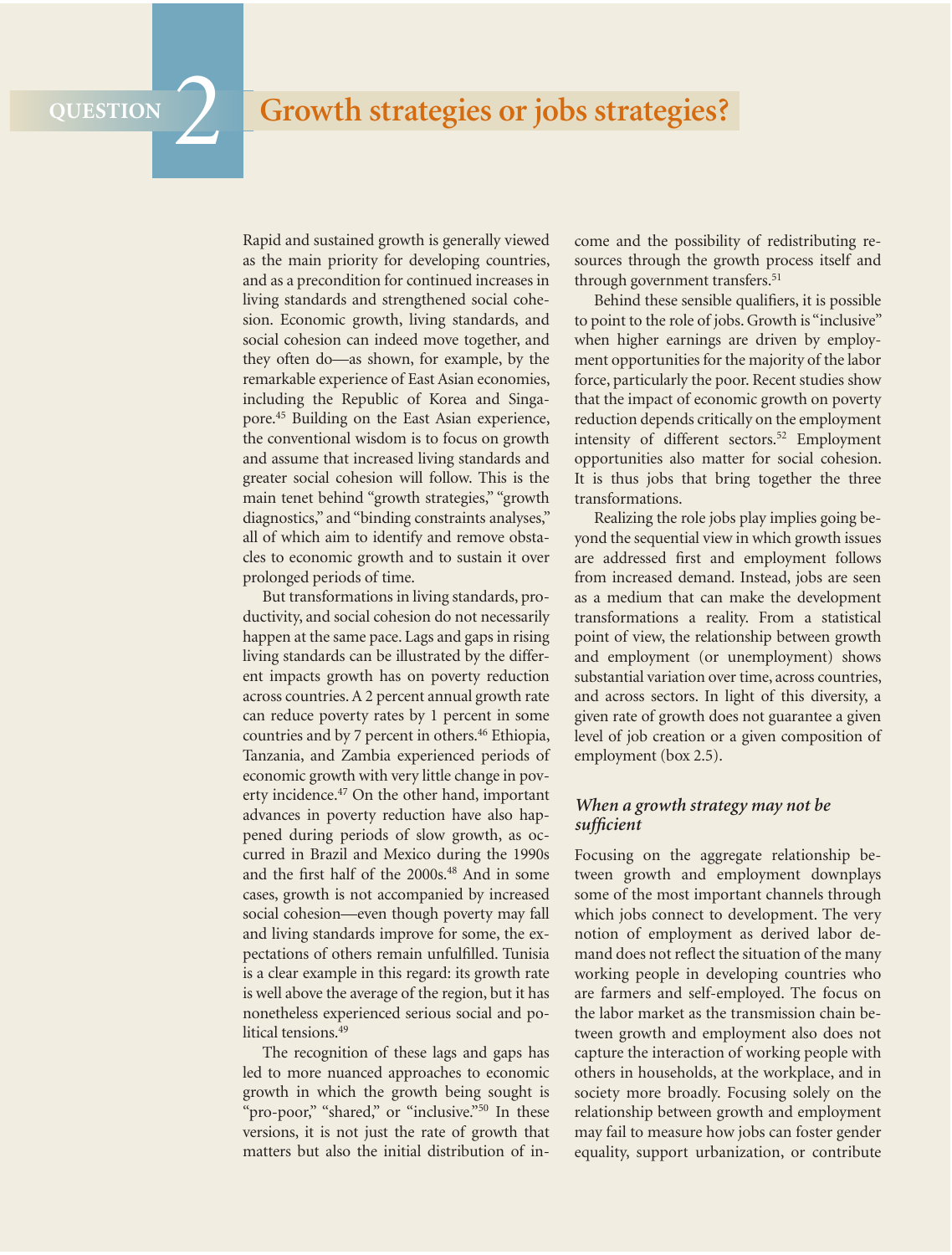#### **BOX 2.5** *The relationship between growth and employment is not mechanical*

The statistical connection between economic growth and employment is sometimes termed Okun's Law. In 1962 Arthur Okun found that in the years immediately following World War II, a 1 percent increase in gross domestic product (GDP) in the United States brought about a 0.3 percent decline in unemployment. Since then, this empirical regularity has found support in a wide variety of countries. Recent research, however, suggests that Okun's Law is not as stable as its name implies.<sup>a</sup>

The debate on the stability of Okun's Law sheds light on the characteristics of economic recessions and expansions. A recent study indicates that, in industrial countries, unemployment has become more responsive to output declines over the past 20 years. This has been attributed to institutional reforms that have made labor markets more flexible. Interestingly, economies that suffer financial crises and large housing price busts (such as the United States and Spain in recent years) have deeper and longer increases in unemployment than Okun's Law would have predicted; whereas economies with large short-time work schemes (like Germany, Italy, Japan, and the Netherlands) show less unemployment than predicted.<sup>b</sup>

While Okun's Law relates to unemployment, other studies focus on the growth elasticity of employment. In its simplest form, this elasticity is the ratio between the percentage change in employment and the percentage change in GDP. These elasticities show great variability over time and space, too, making it difficult to forecast net job creation over the course of development. For instance, in Tanzania growth elasticities of employment declined from 1.04 in the period 1992–96 to 0.27 in the period 2004–08. Similar trends have been reported for Ethiopia, Ghana, and Mozambique.<sup>c</sup> In Latin America, recent estimates show that growth elasticities of employment were much lower during the global financial crisis than in previous crises. In other words, the Great Recession produced comparatively less net employment destruction in that region.<sup>d</sup>

While employment and unemployment are aggregates, growth may also affect the composition of unemployment. Important controversies, such as why manufacturing employment in India has stagnated despite rapid growth in the sector can be interpreted in this light.<sup>e</sup> Other studies show that, given their different labor intensities, economic growth in some sectors like agriculture, construction, or services generates more employment than does economic growth in manufacturing.<sup>f</sup> Investment projects in agribusiness in Ukraine, in construction in India, and in tourism in Rwanda have had large employment impacts, not only because of the direct jobs created but also because of indirect job creation in their large network of distribution channels.<sup>9</sup>

- a. Cazes, Verick, and Al Hussami 2011; Moosa 2012.
- b. Balakrishnan, Das, and Kannan 2009.
- c. Martins 2012 for the World Development Report 2013.
- d. World Bank 2010.
- e. Bhalotra 1998; Roy 2004.
- f. Arias-Vasquez and others 2012 for the World Development Report 2013.
- g. IFC, forthcoming.

to peaceful collective decision making. Understanding how to enhance these positive spillovers from jobs might be difficult when only aggregates are considered.

The case of urbanizing economies such as Bangladesh may support the idea that the three major transformations happen simultaneously. Taking advantage of their abundance of relatively low-skilled labor, such economies can engage in world markets through light manufacturing. Wage employment is created in large numbers, providing opportunities for rural migrants, and cushioning social tensions at a time of rapid social change. In Bangladesh, the expansion of the light manufacturing sector has allowed for the integration of young women into the labor market, at a time of falling fertility rates. Employment opportunities for women have in turn led to growing female schooling, better human development outcomes, and faster poverty reduction.

In practice, however, tradeoffs between the three transformations can amount to more than just lags and gaps. Depending on the nature of the jobs challenges facing a country, tensions may emerge between growth that generates jobs for living standards and growth that generates jobs for productivity growth or for social cohesion. Examples abound:

- In agrarian economies, increasing productivity in smallholder farming is fundamental for poverty reduction, given the share of the population living in rural areas. But urban jobs in activities that connect the economy to world markets and global value chains are necessary for growth. With limited resources to support both, a tradeoff between living standards and productivity may arise.
- In resource-rich countries, massive investments in extractive industries support accel-

*Source:* World Development Report 2013 team.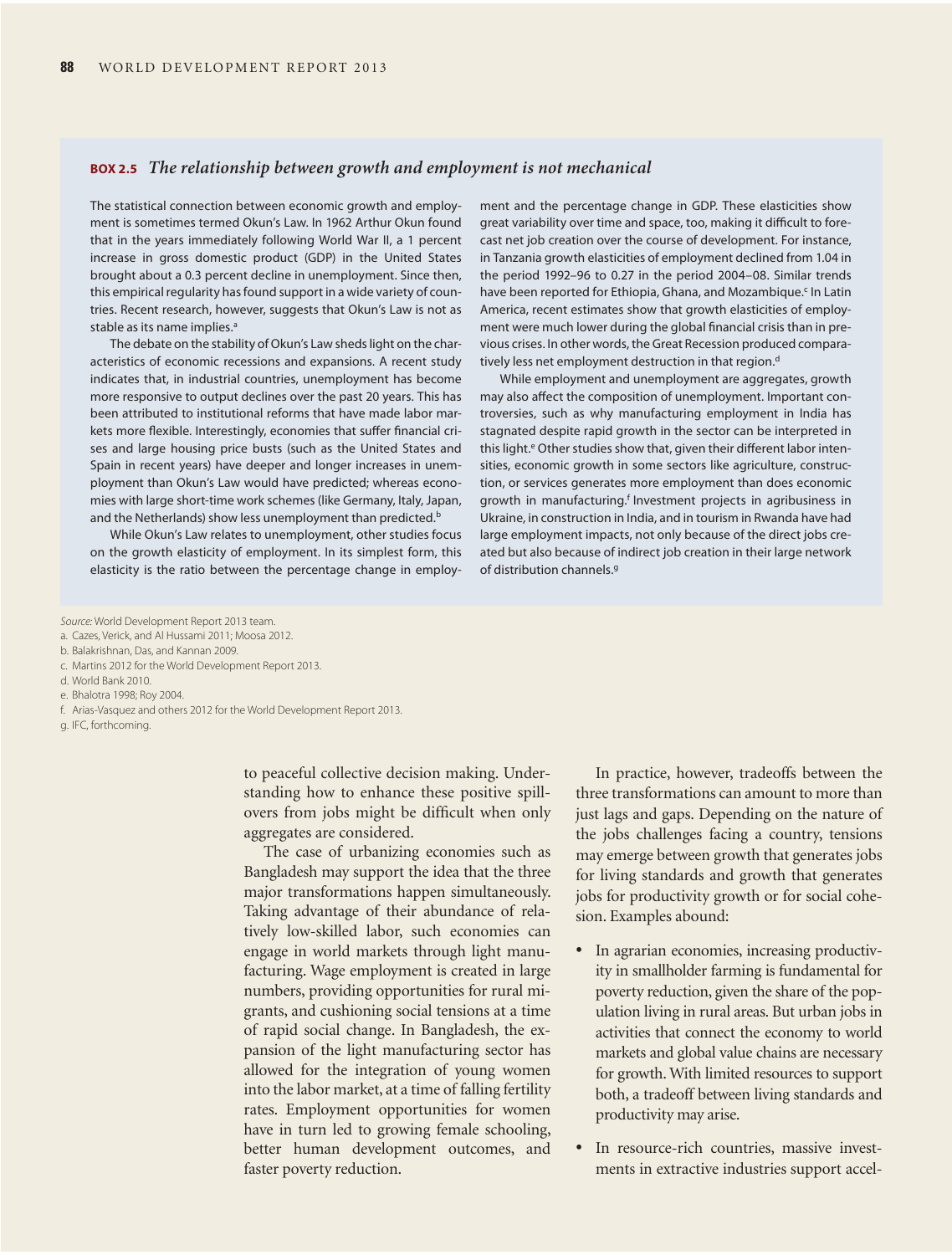erated rates of growth and connections with international markets but generate little direct (or even indirect) employment and often little poverty reduction. Moreover, the abundance of foreign exchange undermines the competitiveness of other activities, making it difficult to create productive jobs in other sectors.

- In countries with high youth unemployment, job opportunities are not commensurate with the expectations created by the expansion of education systems. And the active labor market programs needed to defuse social tensions in the short term may not do much for poverty reduction because many of the jobless come from middle-class families, and devoting public resources to finance them may reduce economic dynamism.
- In formalizing economies, there is an effort to support social cohesion by extending the coverage of social protection to as many workers as possible. Broad coverage regardless of the type of job is often seen as part of a social compact. But extending coverage without distorting incentives to work, save, and participate in formal systems is difficult and may have adverse impacts on productivity and long-term growth.

#### *When a jobs strategy may be appropriate*

Tradeoffs between improving living standards, accelerating productivity growth, and fostering social cohesion arguably reflect a measurement problem. While the contribution jobs make to output can be quantified, some of the spillovers from jobs cannot. Measured output does not increase when jobs defuse social tensions, even though these outcomes are valued by society and may increase productivity in the future. Conversely, measured output does not decline when jobs in export sectors are replaced by jobs producing for the domestic market, even though the opportunities to acquire technical and managerial knowledge through work tend to be higher in the export sectors.

If the spillovers from jobs could be appropriately quantified, the tradeoffs would be fully understood and an adequate evaluation of the output and employment potential of a given growth strategy would be possible. For example, fully accounting for the negative impact of current pollution on workers' future health would make a more complete evaluation of the output potential of a growth strategy based on a given technology. Opting for defused tensions or greater integration in world trade would lay the ground for accelerating growth in the future in a sustainable way, which a short-term evaluation based on output growth alone would fail to consider. If measures of growth captured the intangible social benefits from jobs, a growth strategy and a jobs strategy would be equivalent. However, when focusing on measured growth only, spillovers from jobs can easily be overlooked, and this is why a jobs strategy may be needed. By focusing on the spillovers from jobs, a jobs strategy highlights the different outcomes of interest in a development process.

Considering a jobs strategy is a way to call attention to the social value of jobs. A jobs strategy assesses the types of jobs that do more for development in a particular country context. It relies on qualitative and quantitative analyses to identify how jobs contribute to living standards, productivity, and social cohesion. And it seeks to identify where the constraints to the creation of the jobs with the highest development payoff lie in practice. In some cases, a jobs strategy will focus on increasing female labor participation, in others on creating employment opportunities for youth, yet in others on creating a supportive environment for the creation of jobs in cities, or jobs connected to global value chains. This may not be too different from preparing a more comprehensive growth strategy, except that jobs would be center stage.

Jobs strategies are not needed under all circumstances. A jobs strategy is warranted only when potentially important spillovers from jobs are not realized, leading to tensions between living standards, productivity, and social cohesion. When improvements in living standards, productivity, and social cohesion happen together, as was the case in several East Asian countries, and may now be the case in urbanizing economies such as Bangladesh, a growth strategy may be more appropriate. Yet even remarkably successful East Asian economies such as Korea and Singapore, which undoubtedly delivered inclusive growth over many decades, also had jobs strategies at specific points in their development histories (box 2.6).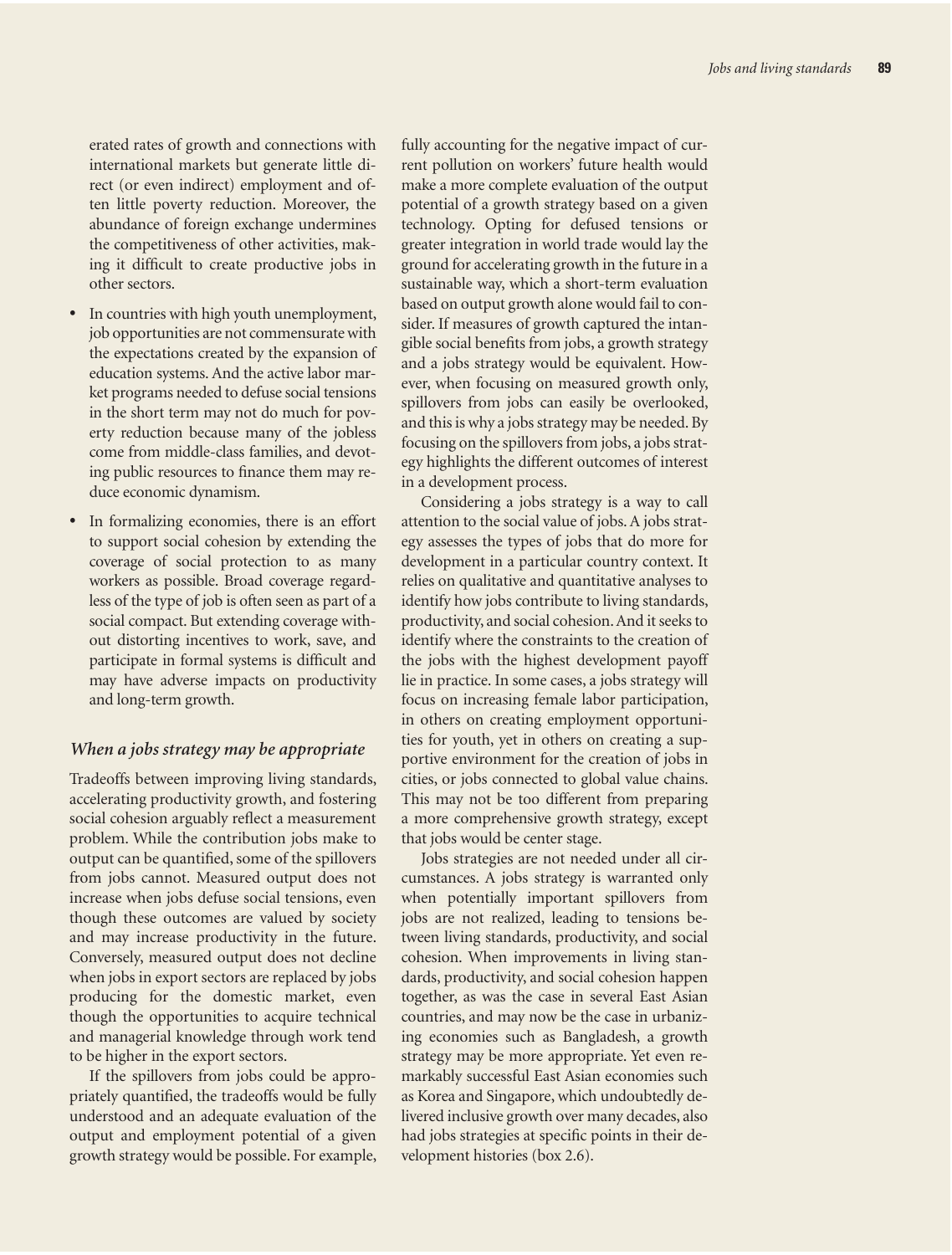#### **BOX 2.6** *Korea went from a growth to a jobs strategy, and Singapore the other way around*

The Republic of Korea and Singapore are success stories combining long-term economic growth with rapid poverty reduction and strong social cohesion. But at different points in time, both countries relied on jobs strategies.

Singapore was confronted with a tense social situation at independence, with both high unemployment and inter-ethnic tension. Its first development strategy focused on jobs, housing, and wage moderation. As unemployment subsided, the next strategy was geared toward raising labor costs to encourage higher-value-added activities. This cost drive resulted in a recession, however, and since then Singapore has focused on growth, rather than jobs.

Conversely, Korea abandoned development planning in 1996, but in 2010, it adopted a jobs strategy for the next decade as its highest-level policy document. In October 2010, the Korean government launched the "National Employment Strategy 2020 for the Balance of Growth, Employment and Welfare." In the tradition of longrange plans, this national strategy has a clear target for 2020: an increase in the employment rate of the working-age population (15–64 years) to a minimum of 70 percent—the average among industrial economies. The strategy was rooted in the mismatch between macroeconomic indicators that pointed to a recovering economy and the inability of individuals—especially youth—to find adequate employment.

The strategy identifies four pillars to achieve the 70 percent target. The first recognizes the importance of collaboration between the public and private sectors for employment creation and consists of implementing economic and industrial policies in a job-friendly manner. The second aims at improving flexibility and fairness in the workplace and consists of a series of reforms to increase regulation in certain areas of the labor law, while decreasing regulation in others. Thus the 40-hour workweek became enforceable for all companies, regardless of size,<sup>a</sup> with the obligatory introduction of the *work time savings system*. b Simultaneously, regulations on duration of contracts for temporary workers and fixed-term contracts were relaxed to allow for more hiring flexibility. The third pillar focuses on increasing labor force participation and skill development of women, youth, and older workers. This involves developing the option of permanent part-time jobs, thus allowing parents to both work and care for their children, especially in sectors suffering from labor shortages and unable to fill full-time jobs. Older workers would be retained longer in the active labor force by having the option to work shorter hours under the wage peak system.<sup>c</sup> Last but not least, the intention is to facilitate welfare-to-work transitions, by encouraging ablebodied welfare recipients to enroll in employment assistance programs and by reinforcing their obligation to pursue employment.

- a. The 40-hour workweek was introduced in 2004 and applied only to companies with over 1,000 employees.
- b. This system allows employees to take leave to compensate for overtime, work during holidays, or night work.
- c. The wage peak system allows companies to rehire workers after they retire.

*Sources:* World Development Report 2013 team based on Huff 1994, 1995; Republic of Korea 2010.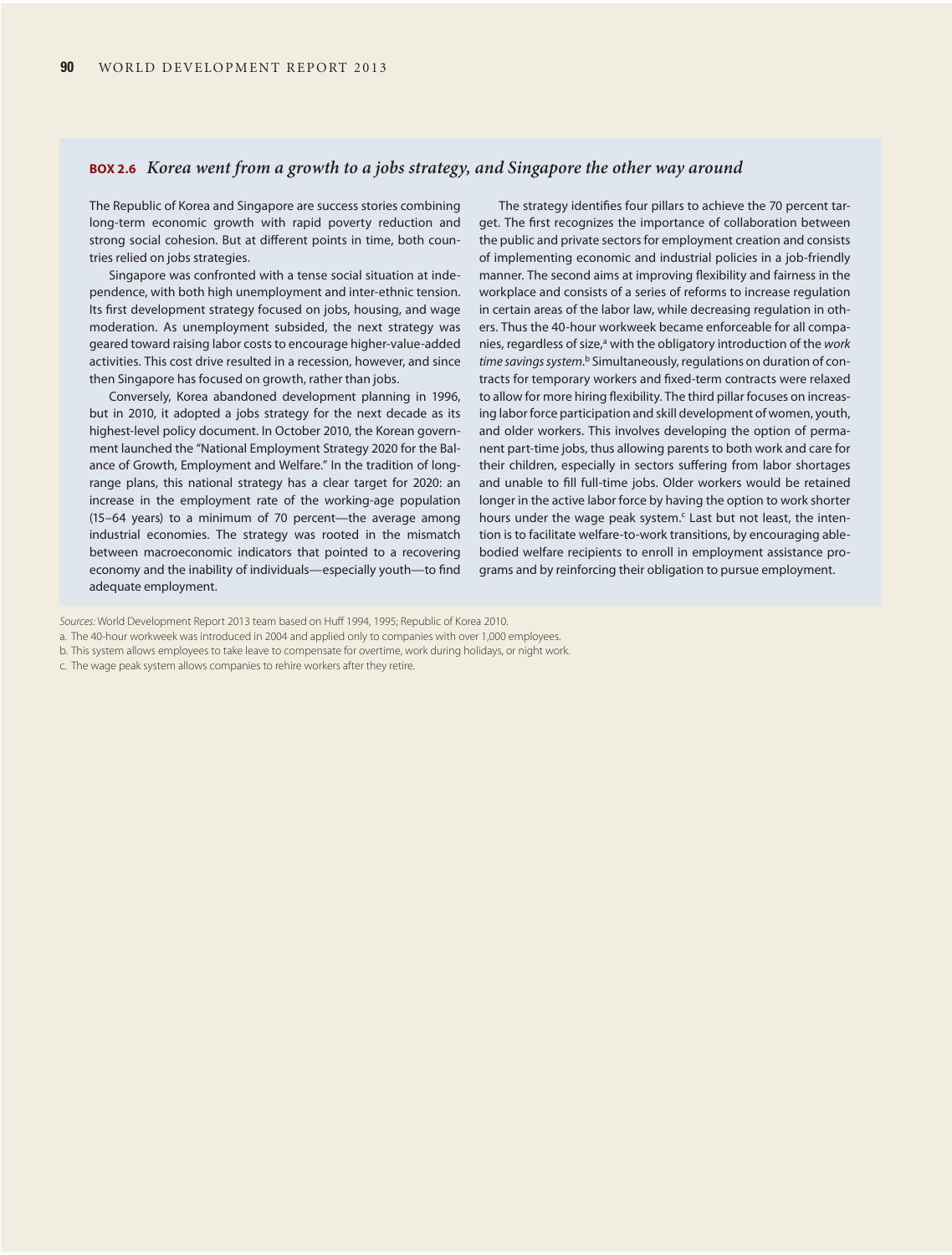

Day laborer in a pineapple plantation in Pontian, Malaysia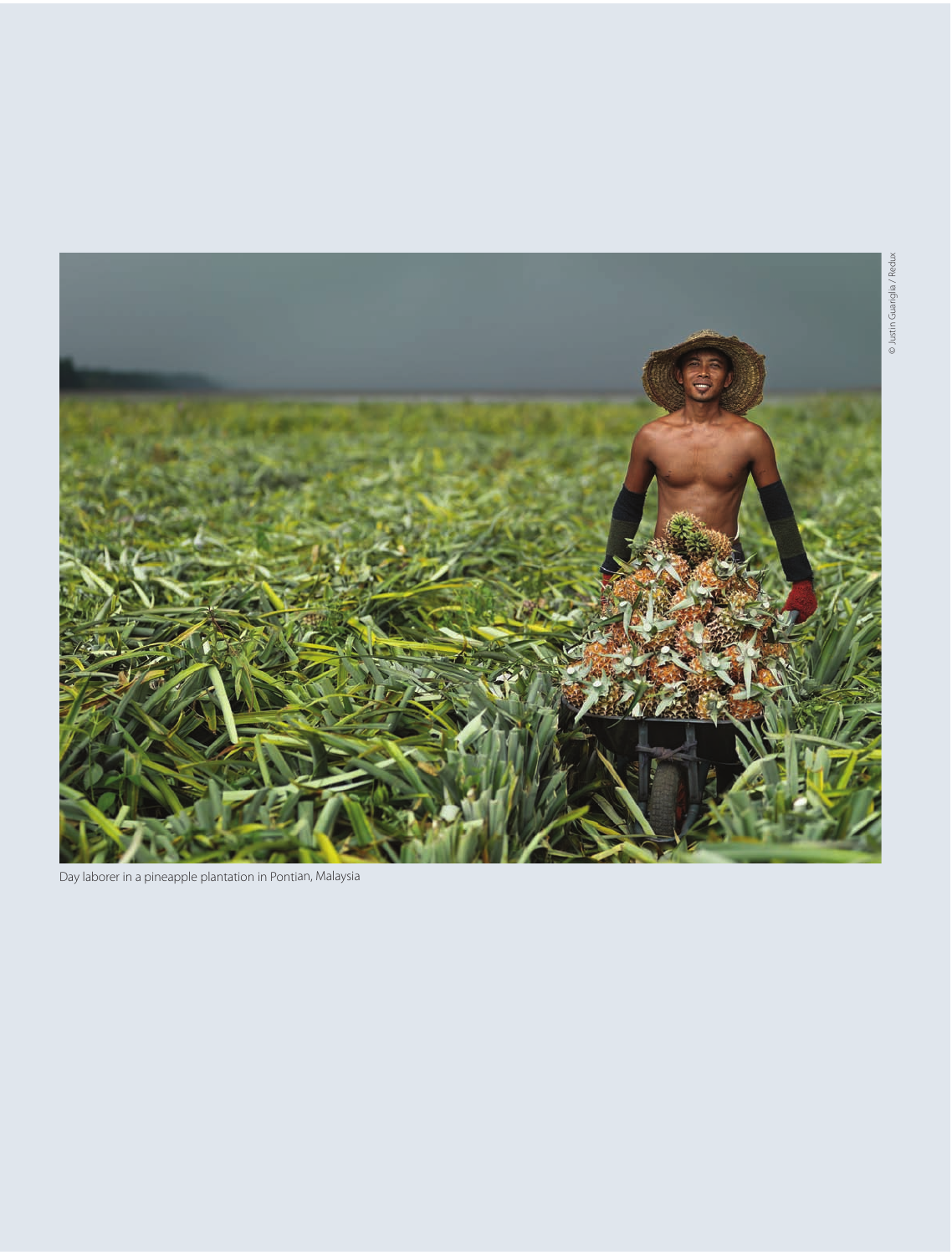#### **Notes**

- 1. Gershuny 2000; Krueger and others 2009; Ramey and Francis 2009.
- 2. Ngai and Pissarides 2008.
- 3. See Hongqin, MacPhail, and Dong (2011) for the case of growing female participation in China. On the other hand, see Gammage and Mehra (1999) for the case of stagnant female participation in the Middle East.
- 4. Davis and others 2010.
- 5. Narayan, Pritchett, and Kapoor 2009.
- 6. See the studies cited in Baulch 2011; Fields and others 2003; and Fields and others 2007.
- 7. de Brauw and Giles 2008; Giles and Murtazashvili 2010.
- 8. Azevedo and others 2012 for the World Development Report 2013. In El Salvador and Romania, nonlabor incomes compensated for lower labor incomes as a result of the financial crisis. For Mexico, although earnings increased for the employed, this effect was compensated for by a decline in occupied adults, resulting in a relatively lower contribution of labor income to poverty reduction when compared to transfers.
- 9. Inchauste and others 2012 for the World Development Report 2013.
- 10. Dang and Lanjouw 2012.
- 11. Estudillo, Sawada, and Otsuka 2008; Himanshu, Bakshi, and Dufour 2011; Lanjouw and Lanjouw 2001; Lanjouw and Murgai 2009; Otsuka, Estudillo, and Sawada 2009; Takahashi and Otsuka 2009.
- 12. Mansuri and others 2012a for the World Development Report 2013.
- 13. Glewwe, Gragnolatti, and Zaman 2002; Ravallion and Chen 2007; Ravallion, Chen, and Sangraula 2009.
- 14. Christiaensen and others 2009; de Brauw and others 2002; Giles 2006; Giles and Yoo 2007.
- 15. Christiaensen and Todo 2009; Estudillo and others 2012; Himanshu and others 2011.
- 16. Dercon and Porter 2011; Fields and others 2003; Lawson, McKay, and Okidi 2006; Lohano 2011; Quisumbing 2011; Woolard and Klasen 2005.
- 17. Fields and others 2003; Fields and others 2007.
- 18. Mansuri and others 2012b for the World Development Report 2013.
- 19. Bjørkhaug and others 2012 for the World Development Report 2013; Hatløy and others 2012 for the World Development Report 2013; Kebede and others 2012 for the World Development Report 2013; Zhang and others 2012 for the World Development Report 2013.
- 20. ILO 2010.
- 21. ILO 2005.
- 22. Al-Tuwaijri and others 2008; Brenner 1979.
- 23. Estimates for both Spain and Mauritius are from Ramessur (2009).
- 24. ILO 2005.
- 25. WHO and World Bank 2011.
- 26. Wilkinson and Marmot 1998.
- 27. Baingana and others 2004; Murphy and Athanasou 1999.
- 28. Brenner 1971; Brenner 1975; Dooley, Catalano, and Wilson 1994; Dooley, Prause, and Ham-Rowbottom 2000.
- 29. Lundin and Hemmingsson 2009; Stuckler and others 2009a, 2009b.
- 30. ILO 2010.
- 31. Ouweneel 2002.
- 32. Helliwell and Putnam 2004; Stutzer and Lalive 2004.
- 33. Blanchflower and Oswald 2011; Winkelmann and Winkelmann 1998. There are valid concerns about how to compare self-reported subjective outcomes across countries and cultures. See King and others 2004.
- 34. Gales, Mavridis, and Witoelar 2012 for the World Development Report 2013.
- 35. Björklund 1985.
- 36. Clark and Oswald 1994.
- 37. Helliwell and Putnam 2004.
- 38. Dooley, Prause, and Ham-Rowbottom 2000; Winefield 2002.
- 39. Bardasi and Francesconi 2004; Origo and Pagani 2009.
- 40. Dehejia, Brown, and Robertson 2012 for the World Development Report 2013.
- 41. Wietzke and McLeod 2012 for the World Development Report 2013.
- 42. Graham 2008.
- 43. ISSP 2005.
- 44. Dehejia, Brown, and Robertson 2012 for the World Development Report 2013.
- 45. Gill and Kharas 2007; Stiglitz 1996; World Bank 1993.
- 46. Ravallion 2001; Ravallion 2011.
- 47. Bigsten and others 2003; Demombynes and Hoogeeven 2007.
- 48. Ferreira, Leite, and Ravallion 2010; Hanson 2010.
- 49. The GDP per capita (in real 2000 US\$) grew in Tunisia at an annual average rate of 3.4 percent between 1990 and 2008, whereas the average for the Middle East and North Africa region was 2.0 percent in the same period (World Development Indicators).
- 50. There are several measures that gauge "pro-poor" growth. See Ravallion 2004.
- 51. Ianchovichina and Lundstrom 2009; Ravallion 2001.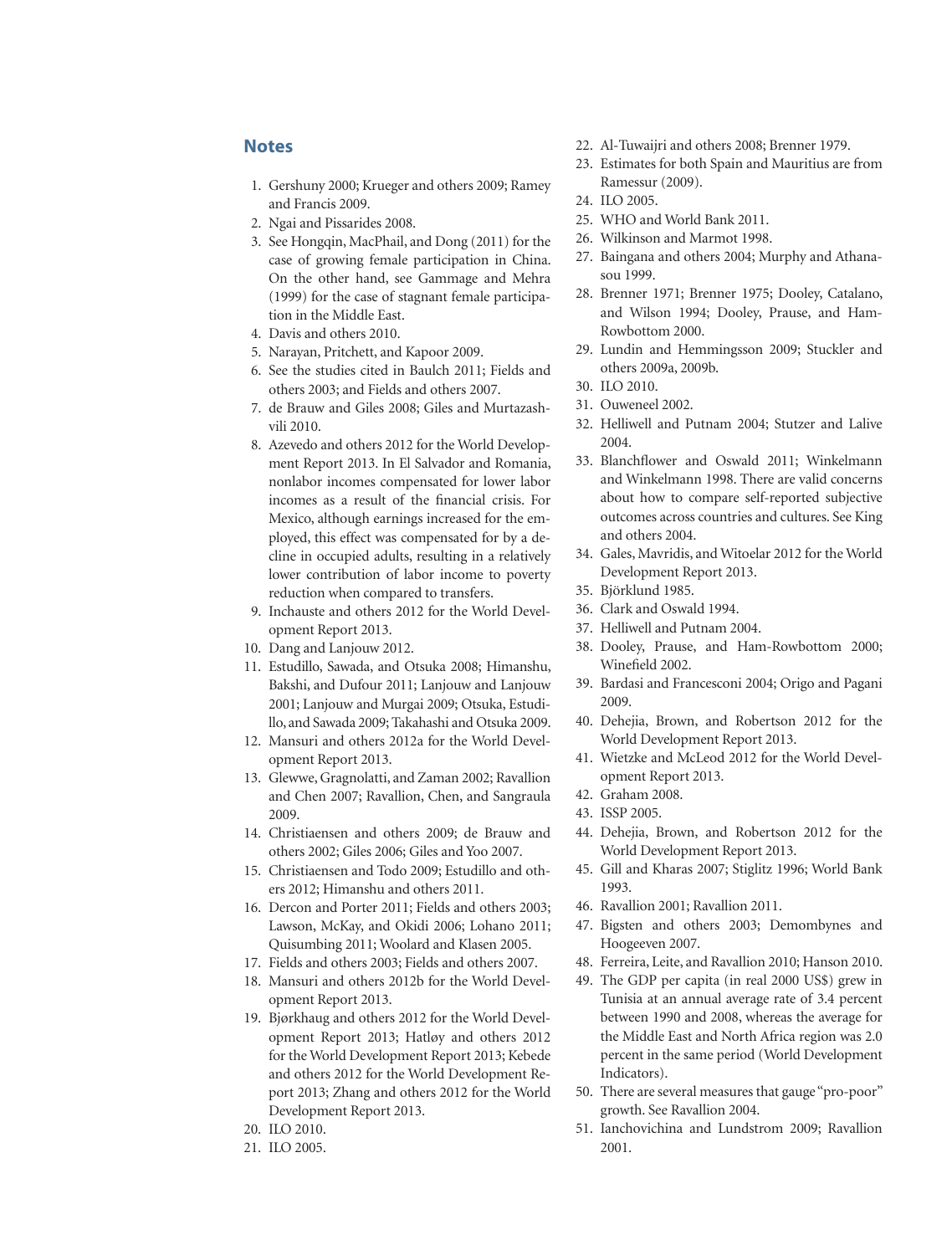52. Christiaensen, Demery, and Kuhl 2011; Loayza and Raddatz 2010.

#### **References**

The word *processed* describes informally reproduced works that may not be commonly available through libraries.

- Adelman, Irma, and Cynthia Taft Morris. 1973. *Economic Growth and Social Equity in Developing Countries*. Stanford, CA: Stanford University Press.
- Al-Tuwaijri, Sameera, Igor Fedotov, Ilise Feitshans, Malcolm Gifford, David Gold, Seiji Machida, Michele Nahmias, Shengli Niu, and Gabor Sandi. 2008. *Beyond Death and Injuries: The ILO's Role in Promoting Safe and Healthy Jobs*. Geneva: International Labour Organization.
- Alkire, Sabina, and James Foster. 2011. "Understandings and Misunderstandings of Multidimensional Poverty Measurement." *Journal of Economic Inequality* 9 (2): 289–314.
- Anker, Richard. 2011. *Estimating a Living Wage: A Methodological Review*. Geneva: International Labour Organization.
- Arias-Vasquez, Javier, Jean N. Lee, and David Newhouse. 2012. "The Role of Sectoral Growth Patterns in Labor Market Development." Background paper for the WDR 2013.
- Azevedo, João Pedro, Gabriela Inchauste, Sergio Olivieri, Jaime Saavedra Chanduvi, and Hernan Winkler. 2012. "Is Labor Income Responsible for Poverty Reduction? A Decomposition Approach." Background paper for the WDR 2013.
- Baingana, Florence, Andrew Dabalen, Essimi Menye, Menahem Prywes, and Michael Rosholm. 2004. "Mental Health and Socio-Economic Outcomes in Burundi." Health, Nutrition and Population Discussion Paper, World Bank, Washington, DC.
- Balakrishnan, Ravi, Mitali Das, and Prakash Kannan. 2009. "Unemployment Dynamics during Recessions and Recoveries: Okun's Law and Beyond." In *IMF World Economic Outlook: Rebalancing Growth,* 69–108. Washington, DC: International Monetary Fund.
- Bardasi, Elena, and Marco Francesconi. 2004. "The Impact of Atypical Employment on Individual Wellbeing: Evidence from a Panel of British Workers." *Social Science & Medicine* 58 (9): 1671–88.
- Baulch, Bob, ed. 2011. *Why Poverty Persists: Poverty Dynamics in Asia and Africa.* Cheltenham, U.K.: Edward Elgar Publishing.
- Berniell, M. Inés, and Carolina Sanchez-Paramo. 2011. "Time Use Database." World Bank, Washington, DC. Processed.
- Bhalotra, Sonia R. 1998. "The Puzzle Of Jobless Growth in Indian Manufacturing." *Oxford Bulletin of Economics and Statistics* 60 (1): 5–32.
- Bigsten, Arne, Kebede Bereket, Abebe Shimeless, and Mekonnen Taddesse. 2003. "Growth and Poverty Reduction in Ethiopia: Evidence from Household Panel Surveys." *World Development* 31 (1): 87–106.
- Bjørkhaug, Ingunn, Anne Hatløy, Tewodros Kebede, and Huafeng Zhang. 2012. "Perception of Good Jobs: Colombia." Background paper for the WDR 2013.
- Björklund, Anders. 1985. "Unemployment and Mental Health: Some Evidence from Panel Data." *Journal of Human Resources* 20 (4): 469–83.
- Blanchflower, David G., and Andrew J. Oswald. 2011. "International Happiness." Working Paper Series 16668, National Bureau of Economic Research, Cambridge, MA.
- Blank, Rebecca M., Sandra K. Danziger, and Robert F. Schoeni. 2006. *Working and Poor*. New York: Russell Sage Foundation.
- Bourguignon, François, and Satya Chakravarty. 2003. "The Measurement of Multidimensional Poverty." *Journal of Economic Inequality* 1 (1): 25–49.
- Brady, David, Andrew Fullerton, and Jennifer Moren Cross. 2010. "More Than Just Nickels and Dimes: A Cross-National Analysis of Working Poverty in Affluent Democracies." *Social Problems* 57 (4): 559–85.
- Brenner, Harvey. 1971. "Economic Changes and Heart Disease Mortality." *American Journal of Public Health* 65 (12): 606–11.
	- ———. 1975. "Trends in Alcohol Consumption and Associated Illnesses: Some Effects of Economic Changes." *American Journal of Public Health* 65: 1279–92.
	- -. 1979. "Mortality and the National Economy." *The Lancet* 26: 568–73.
- Cazes, Sandrine, Sher Verick, and Fares Al Hussami. 2011. "Diverging Trends in Unemployment in the United States and Europe: Evidence from Okun's Law and the Global Financial Crisis." Employment Working Paper Series 106, International Labour Organization, Geneva.
- Chenery, Hollis Burnley, and Moises Syrquin. 1975. "Patterns of Development: 1950–1970." In *Redistribution with Growth: Policies to Improve Income Distribution in Developing Countries in the Context of Economic Growth*, ed. Hollis Burnley Chenery, Richard Jolly, Montek S. Ahluwalia, C. L. Bell, and John H. Duloy. Oxford: Oxford University Press.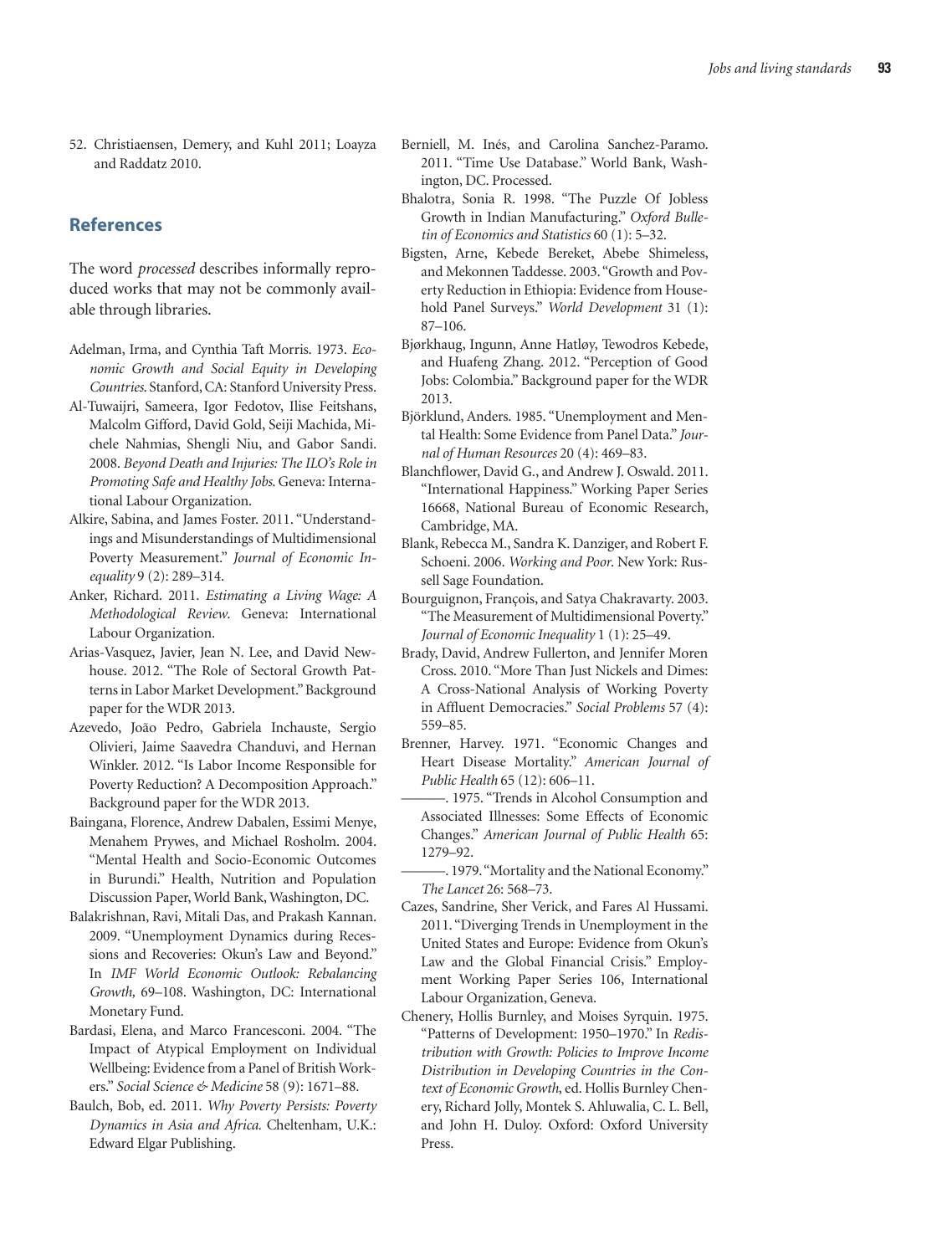- Christiaensen, Luc, Ruchira Bhattamishra, Lei Pan, and Sangui Wang. 2009. "Pathways Out of Poverty in Lagging Regions: Evidence from Rural Western China." World Bank, Washington, DC. Processed.
- Christiaensen, Luc, Lionel Demery, and Jesper Kuhl. 2011. "The (Evolving) Role of Agriculture in Poverty Reduction—An Empirical Perspective." *Journal of Development Economics* 96 (2): 239–54.
- Christiaensen, Luc, and Yasuyuki Todo. 2009. "Poverty Reduction during the Rural-Urban Transformation: The Role of the Missing Middle." Paper presented at the International Association of Agricultural Economists 2009 Conference, Beijing, August 16.
- Clark, Andrew, and Andrew J. Oswald. 1994. "Unhappiness and Unemployment." *Economic Journal* 104: 648–59.
- Covarrubias, Katia, Benjamin Davis, Aminata Bakouan, and Stefania Di Giuseppe. 2012. "Household Income Generation Strategies." Background paper for the WDR 2013.
- Dang, Hai-Anh, and Peter Lanjouw. 2012. "Measuring Poverty Dynamics and Labor Transitions with Synthetic Panels Based on Cross-Sections." Processed.
- Davis, Benjamin, Katia Covarrubias, Kostas Stamoulis, Paul C. Winters, Carlogero Carletto, Esteban Quiñones, Alberto Zezza, and Stefania DiGiuseppe. 2010. "A Cross-Country Comparison of Rural Income Generating Activities." *World Development* 38 (1): 48–63.
- de Brauw, Alan, and John Giles. 2008. "Migrant Labor Markets and the Welfare of Rural Households in the Developing World: Evidence from China." Policy Research Working Paper Series 4585, World Bank, Washington, DC.
- de Brauw, Alan, Jikun Huang, Scott Rozelle, Linxiu Zhang, and Yigang Zhang. 2002. "The Evolution of China's Rural Labor Markets during the Reforms." *Journal of Comparative Economics* 30 (2): 329–53.
- Dehejia, Rajeev, Drusilla Brown, and Raymond Robertson. 2012. "Life Satisfaction, Mental Well-Being, and Workplace Characteristics Evidence from Vietnam, Jordan, and Haiti." Background paper for the WDR 2013.
- Demombynes, Gabriel, and Johannes G. Hoogeeven. 2007. "Growth, Inequality, and Simulated Poverty Paths for Tanzania, 1992–2002." *Journal of African Economies* 16 (4): 596–628.
- Dercon, Stefan, and Catherine Porter. 2011. "A Poor Life? Chronic Poverty and Downward Mobility in Rural Ethiopia, 1994 to 2004." In *Why Poverty Persists: Poverty Dynamics in Asia and Africa*, ed. Bob Baulch, 65–95. Cheltenham, U.K.: Edward Elgar Publishing.
- Dooley, David, Ralph Catalano, and Georjeanna Wilson. 1994. "Depression and Unemployment: Panel Findings from the Epidemiologic Catchment Area Study." *American Journal of Community Psychology* 61 (3): 745–65.
- Dooley, David, JoAnn Prause, and Kathleen Ham-Rowbottom. 2000. "Inadequate Employment and High Depressive Symptoms: Panel Analyses." *International Journal of Psychology* 35: 294.
- Estudillo, Jonna P., Tomoya Matsumoto, Ziauddin Hayat Chowdhury, Nandika Kumanayake, and Keijiro Otsuka. 2012. "Labor Markets, Occupational Choice, and Rural Poverty in Selected Countries in Asia and Sub-Saharan Africa." Background paper for the WDR 2013.
- Estudillo, Jonna P., Yasuyuki Sawada, and Keijiro Otsuka. 2008. "Poverty and Income Dynamics in Philippine Villages, 1985–2004." *Review of Development Economics* 12 (4): 877–90.
- Falco, Paolo, William Maloney, Bob Rijkers, and Mauricio Sarrias. 2012. "Subjective Well-Being, Informality, and Preference Heterogeneity in Africa." Background paper for the WDR 2013.
- Ferreira, Francisco H. G., Phillippe G. Leite, and Martin Ravallion. 2010. "Poverty Reduction and Economic Growth? Explaining Brazil's Poverty Dynamics 1985–2004." *Journal of Development Economics* 93 (1): 20–36.
- Fields, Gary. 2011. *Working Hard, Working Poor*. New York: Oxford University Press.
- Fields, Gary, Paul Cichello, Samuel Freije-Rodriguez, Marta Menendez, and David Newhouse. 2003. "Household Income Dynamics: A Four-Country Story." *Journal of Development Studies* 40 (2): 30–54.
- Fields, Gary, Robert Duval Hernández, Samuel Freije, and María Laura Sánchez Puerta. 2007. "Intragenerational Income Mobility in Latin America." *Economía* 7 (2): 101–54.
- Fitoussi, Jean-Paul, Amartya Sen, and Joseph E. Stiglitz. 2010. *Mismeasuring Our Lives: Why GDP Doesn't Add Up*. New York: The New Press.
- Gammage, Sarah, and Rekha Mehra. 1999. "Trends, Countertrends, and Gaps in Women's Employment." *World Development* 27 (3): 533–50.
- Gershuny, Jonathan. 2000. *Changing Times: Work and Leisure in Post Industrial Society*. Oxford: Oxford University Press.
- Giles, John. 2006. "Is Life More Risky in the Open? Household Risk-Coping and the Opening of China's Labor Markets." *Journal of Development Economics* 81 (1): 25–60.
- Giles, John, Dimitris Mavridis, and Firman Witoelar. 2012. "Subjective Well-Being, Social Cohesion, and Labor Market Outcomes in Indonesia." Background paper for the WDR 2013.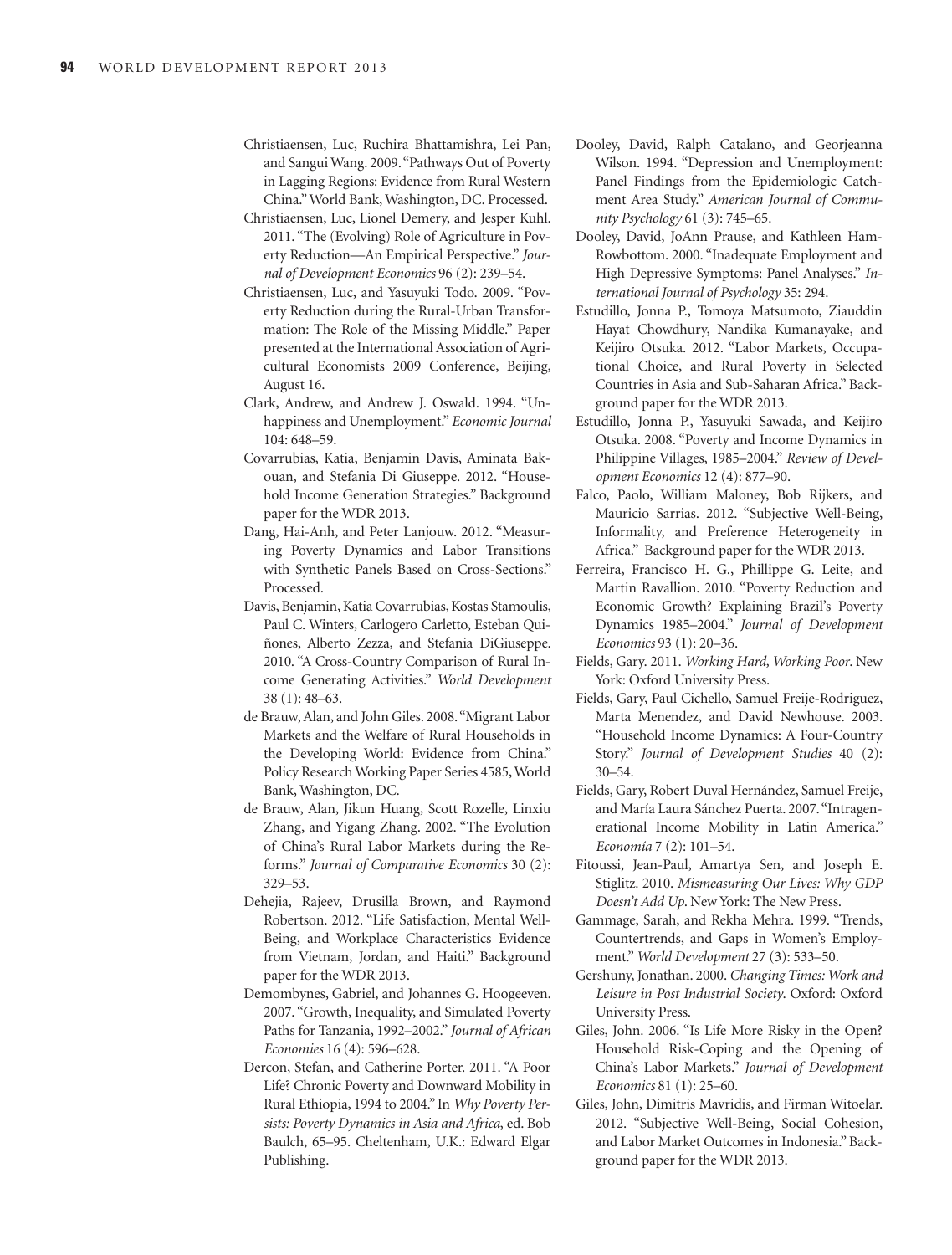- Giles, John, and Irina Murtazashvili. 2010. "A Control Function Approach to Estimating Dynamic Probit Models with Endogenous Regressors, with an Application to the Study of Poverty Persistence in China." Policy Research Working Paper Series 5400, World Bank, Washington, DC.
- Giles, John, and Kyeongwon Yoo. 2007. "Precautionary Behavior, Migrant Networks and Household Consumption Decisions: An Empirical Analysis Using Household Panel Data from Rural China." *Review of Economics and Statistics* 89 (3): 534–51.
- Gill, Indermit, and Homi Kharas. 2007. *An East Asian Renaissance: Ideas for Economic Growth*. Washington, DC: World Bank.
- Glewwe, Paul W., Michele Gragnolatti, and Hassan Zaman. 2002. "Who Gained from Vietnam's Boom in the 1990s?" *Economic Development and Cultural Change* 50 (4): 773–92.
- Graham, Carol. 2008. "Measuring Quality of Life in Latin America: What Happiness Research Can (and Cannot) Contribute." IDB Working Paper 549, Inter-American Development Bank, Washington, DC.
- Hanson, Gordon H. 2010. "Why Isn't Mexico Rich?" *Journal of Economic Literature* 48 (4): 987–1004.
- Hatløy, Anne, Tewodros Kebede, Huafeng Zhang, and Ingunn Bjørkhaug. 2012. "Perception of Good Jobs: Sierra Leone." Background paper for the WDR 2013.
- Helliwell, John, and Robert Putnam. 2004. "The Social Context of Well-Being." *Philosophical Transactions of the Royal Society B* 359: 1435–46.
- Himanshu, Ishan Bakshi, and Camille Dufour. 2011. "Poverty, Inequality and Mobility in Palanpur: Some Preliminary Results." Asia Research Centre Working Paper 45, Asia Research Centre, London School of Economics and Political Science, London.
- Himanshu, Peter Lanjouw, Abhiroop Mukhopadhyay, and Rinku Murgai. 2011. "Non-Farm Diversification and Rural Poverty Decline: A Perspective from Indian Sample Survey and Village Study Data." Asia Research Centre Working Paper 44, Asia Research Centre, London School of Economics and Political Science, London.
- Hintermann, Beat, Anna Alberini and Anil Markandya. 2010. "Estimating the Value of Safety with Labour Market Data: Are the Results Trustworthy?" *Applied Economics* 42 (9): 1085–100.
- Hongqin, Chang, Fiona MacPhail, and Xiao-yuan Dong. 2011. "The Feminization of Labor and the Time-Use Gender Gap in Rural China." *Feminist Economics* 17 (4): 93–124.
- Huff, W. G. 1994. *The Economic Growth of Singapore: Trade and Development in the Twentieth Century*. New York: Cambridge University Press.
	- ———. 1995. "What Is the Singapore Model of Economic Development?" *Cambridge Journal of Economics* 19 (6): 735–59.
- Ianchovichina, Elena, and Susanna Lundstrom. 2009. "What Is Inclusive Growth?" World Bank, Washington, DC. Processed.
- IFC (International Finance Corporation). Forthcoming. *Job Study.* Washington, DC: IFC.
- IFC (International Finance Corporation) and ILO (International Labour Organization). 2011. "Baseline Data Collection: Better Work." IFC and ILO, Washington, DC. Processed.
- ILO (International Labour Organization). 2005. *Facts on Safety at Work*. Geneva: ILO.
	- ———. 2010. *Emerging Risks and New Patterns of Prevention in a Changing World of Work*. Geneva: ILO.
- ———. 2011. *Growth, Employment and Decent Work in the Least Developed Countries*. Geneva: ILO.
- Inchauste, Gabriela. 2012. "Jobs and Transitions Out of Poverty: A Literature Review." Background paper for the WDR 2013.
- Inchauste, Gabriela, Sergio Olivieri, Jaime Saavedra-Chanduvi, and Hernan Winkler. 2012. "Decomposing Recent Declines in Poverty: Evidence from Bangladesh, Peru, and Thailand." Background paper for the WDR 2013.
- ISSP (International Social Survey Programme). 2005. "Module on Work Orientation." ISSP, Cologne.
- Kakwani, Nanak, and Jacques Silber. 2008. *Quantitative Approaches to Multidimensional Poverty Measurement*. Basingstoke, U.K.: Palgrave Macmillan.
- Kebede, Tewodros, Anne Hatløy, Huafeng Zhang, and Ingunn Bjørkhaug. 2012. "Perception of Good Jobs: Egypt." Background paper for the WDR 2013.
- King, Gary, Christopher J. L. Murray, Joshua A. Salomon, and Ajay Tandon. 2004. "Enhancing the Validity and Cross-Cultural Comparability of Measurement in Survey Research." *American Political Science Review* 98 (1): 191–207.
- Krueger, Alan B., Daniel Kahneman, Claude Fischler, David Schkade, Norbert Schwarz, and Arthur A. Stone. 2009. "Time Use and Subjective Well-Being in France and the U.S." *Social Indicators Research* 93 (1): 7–18.
- Lanjouw, Jean O., and Peter Lanjouw. 2001. "The Rural Non-Farm Sector: Issues and Evidence from Developing Countries." *Agricultural Economics* 26  $(1): 1-23.$
- Lanjouw, Peter, and Rinku Murgai. 2009. "Poverty Decline, Agricultural Wages, and Nonfarm Employment in Rural India: 1983–2004." *Agricultural Economics* 40 (2): 243–63.
- Lawson, David, Andy McKay, and John Okidi. 2006. "Poverty Persistence and Transitions in Uganda: A Combined Qualitative and Quantitative Analysis." *Journal of Development Studies* 42 (7): 1225–51.
- Loayza, Norman, and Claudio Raddatz. 2010. "The Composition of Growth Matters for Poverty Al-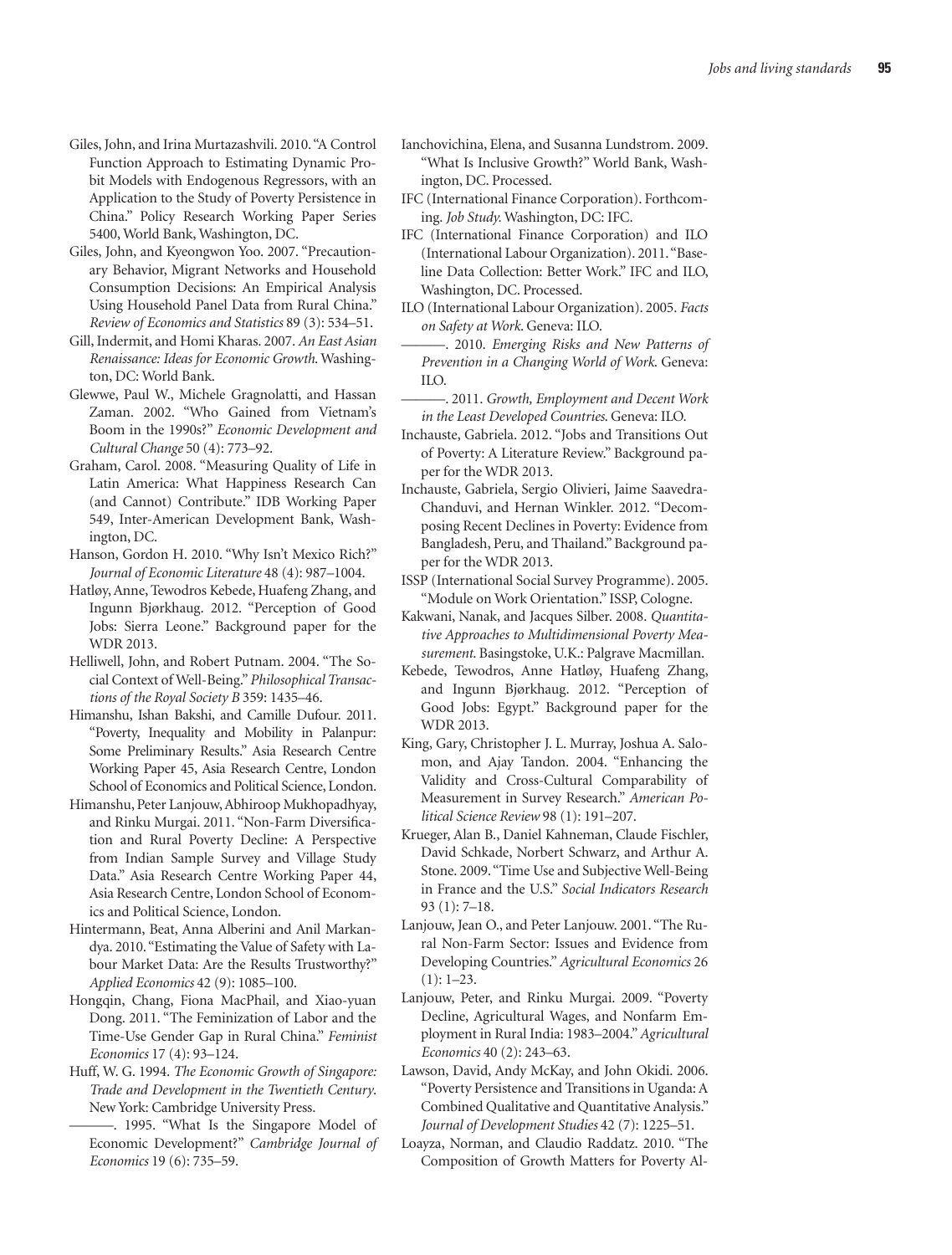leviation." *Journal of Development Economics* 93  $(1): 137 - 51.$ 

- Lohano, Hari Ram. 2011. "Poverty Dynamics in Rural Sindh, Pakistan, 1987–88 to 2004–05." In *Why Poverty Persists: Poverty Dynamics in Asia and Africa*, ed. Bob Baulch, 145–86. Cheltenham, U.K.: Edward Elgar Publishing.
- Lundin, Andreas, and Tomas Hemmingsson. 2009. "Unemployment and Suicide." *The Lancet* 374 (9686): 270–1.
- Mansuri, Ghazala, Slesh Shrestha, Hernan Winkler, and Monica Yanez-Pagans. 2012a. "A Plot of My Own: Land Titling and Economic Mobility in Rural Uganda." Background paper for the WDR 2013.
	- ———. 2012b. "Health or Wealth? Income Earner Death and Economic Mobility in Rural Pakistan." Background paper for the WDR 2013.
- Martins, Pedro. 2012. "Growth, Employment, and Poverty in Africa: Tales of Lions and Cheetahs." Background paper for the WDR 2013.
- Moosa, Imad A. 2012. "A Cross-Country Comparison of Okun's Coefficient." *Journal of Comparative Economics* 24 (3): 335–56.
- Murphy, Gregory C., and James A. Athanasou. 1999. "The Effect of Unemployment on Mental Health." *Journal of Occupational and Organizational Psychology* 72 (1): 83–99.
- Narayan, Deepa, Lant Pritchett, and Soumya Kapoor. 2009. *Success from the Bottom Up*. Vol. 2 of *Moving Out of Poverty.* New York: Palgrave Macmillan; Washington, DC: World Bank.
- Ngai, Rachel L., and Christopher A. Pissarides. 2008. "Trends in Hours and Economic Growth." *Review of Economic Dynamics* 11 (2): 239–56.
- Nordhaus, William D., and James Tobin. 1973. "Is Growth Obsolete?" In *The Measurement of Economic and Social Performance*, ed. Milton Moss, 509–64. Cambridge, MA: National Bureau of Economic Research.
- OECD (Organisation for Economic Co-operation and Development). 2011. *How's Life? Measuring Well-Being*. Paris: OECD.
- Origo, Federica, and Laura Pagani. 2009. "Flexicurity and Job Satisfaction in Europe: The Importance of Perceived and Actual Job Stability for Well-Being at Work." *Labour Economics* 16 (5): 547–55.
- Otsuka, Keijiro, Jonna P. Estudillo, and Yasuyuki Sawada, eds. 2009. *Rural Poverty and Income Dynamics in Asia and Africa.* New York: Routledge.
- Ouweneel, Piet. 2002. "Social Security and Well-Being of the Unemployed in 42 Nations." *Journal of Happiness Studies* 3 (2): 167–92.
- Paes de Barros, Ricardo, Francisco H. G. Ferreira, José R. Molinas Vega, and Jaime Saavedra Chanduvi. 2009. *Measuring Inequality of Opportunities in*

*Latin America and the Caribbean*. Washington, DC: World Bank.

- Quisumbing, Agnes R. 2011. "Poverty Transitions, Shocks and Consumption in Rural Bangladesh, 1996–97 to 2006–07." In *Why Poverty Persists: Poverty Dynamics in Asia and Africa*, ed. Bob Baulch, 29–64. Cheltenham, U.K.: Edward Elgar Publishing.
- Ramessur, Taruna Shalini. 2009. "Economic Cost of Occupational Accidents: Evidence from a Small Island Economy." *Safety Science* 47 (7): 973–9.
- Ramey, Valerie A., and Neville Francis. 2009. "A Century of Work and Leisure." *American Economic Journal: Macroeconomics* 1 (2): 189–224.
- Ravallion, Martin. 2001. "Growth, Inequality and Poverty: Looking Beyond Averages." *World Development* 29 (11): 1803–15.
- ———. 2004. "Pro-Poor Growth: A Primer." Policy Research Working Paper Series 3242, World Bank, Washington, DC.
- -. 2011. "A Comparative Perspective on Poverty Reduction in Brazil, China and India." *World Bank Research Observer* 26 (1): 71–104.
- Ravallion, Martin, and Shaohua Chen. 2007. "China's (Uneven) Progress against Poverty." *Journal of Development Economics* 82 (1): 1–42.
- Ravallion, Martin, Shaohua Chen, and Prem Sangraula. 2009. "Dollar a Day Revisited." *World Bank Economic Review* 23 (2): 163–84.
- Republic of Korea. 2010. *National Employment Strategy 2020 for the Balance of Growth, Employment and Welfare*. Seoul: Republic of Korea.
- Roy, Dutta Sudipta. 2004. "Employment Dynamics in Indian Industry: Adjustment Lags and the Impact of Job Security Regulations." *Journal of Development Economics* 73 (1): 233–53.
- Sen, Amartya, and Geoffrey Hawthorn. 1987. *The Standard of Living*. Cambridge, U.K.: Cambridge University Press.
- Steckel, Richard H. 1995. "Stature and the Standard of Living." *Journal of Economic Literature* 33: 1903–40.
- Stiglitz, Joseph E. 1996. "Some Lessons from the East Asian Miracle." *World Bank Research Observer* 11 (2): 151–77.
- Streeten, Paul. 1979. "Basic Needs: Premises and Promises." *Journal of Policy Modeling* 1: 136–46.
- Stuckler, David, Sanjay Basu, Marc Suhrcke, and Adam Coutts. 2009a. "The Public Health Effect of Economic Crises and Alternative Policy Responses in Europe: An Empirical Analysis." *The Lancet* 374 (9686): 315–23.
- Stuckler, David, Sanjay Basu, Marc Suhrcke, and Martin McKee. 2009b. "The Health Implications of Financial Crisis: A Review of the Evidence." *Ulster Medical Journal* 78 (3): 142–5.